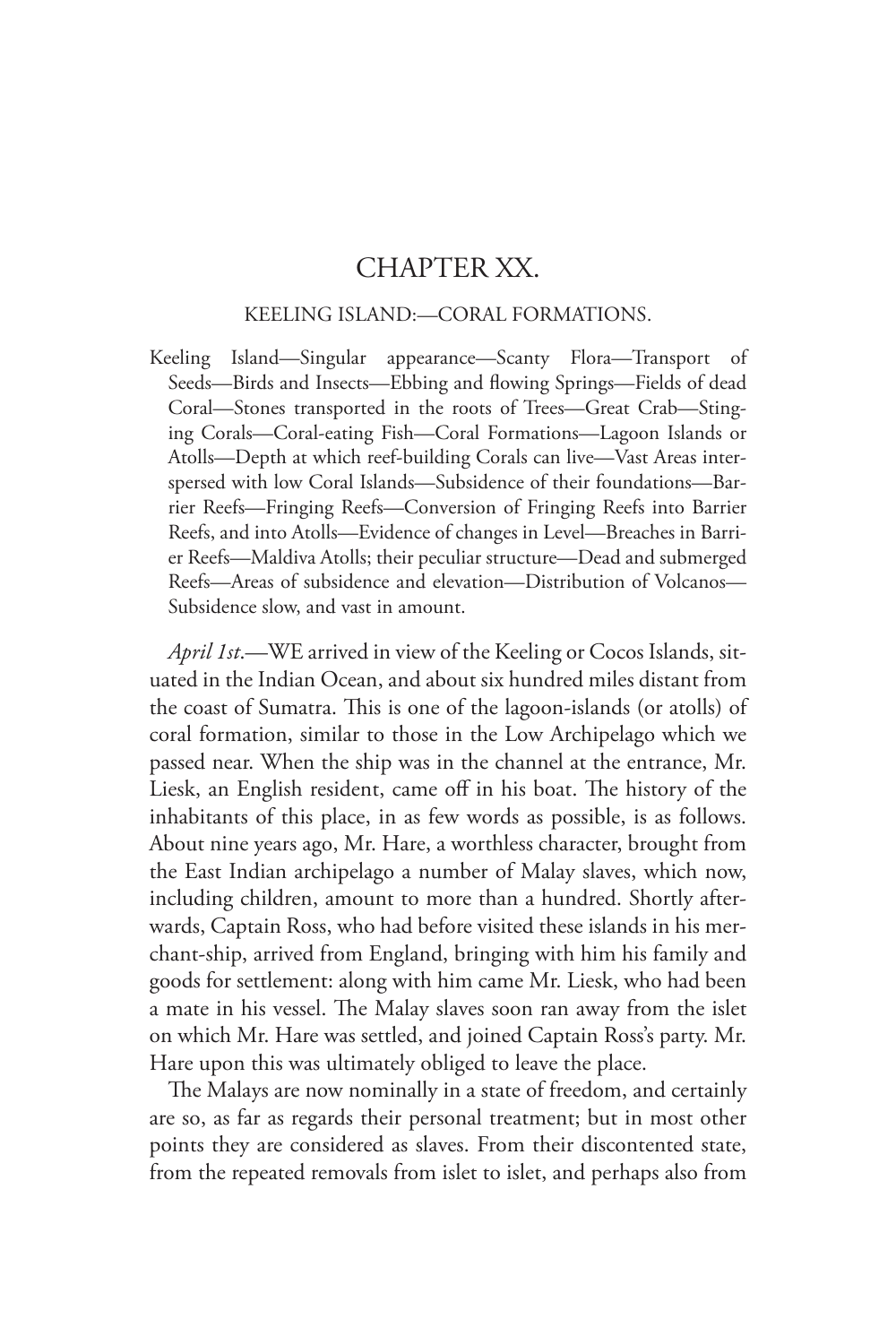a little mismanagement, things are not very prosperous. The island has no domestic quadruped, excepting the pig, and the main vegetable production is the cocoa-nut. The whole prosperity of the place depends on this tree: the only exports being oil from the nut, and the nuts themselves, which are taken to Singapore and Mauritius, where they are chiefly used, when grated, in making curries. On the cocoa-nut, also, the pigs, which are loaded with fat, almost entirely subsist, as do the ducks and poultry. Even a huge land-crab is furnished by nature with the means to open and feed on this most useful production.

The ring-formed reef of the lagoon-island is surmounted in the greater part of its length by linear islets. On the northern or leeward side, there is an opening through which vessels can pass to the anchorage within. On entering, the scene was very curious and rather pretty; its beauty, however, entirely depended on the brilliancy of the surrounding colours. The shallow, clear, and still water of the lagoon, resting in its greater part on white sand, is, when illumined by a vertical sun, of the most vivid green. This brilliant expanse, several miles in width, is on all sides divided, either by a line of snow-white breakers from the dark heaving waters of the ocean, or from the blue vault of heaven by the strips of land, crowned by the level tops of the cocoa-nut trees. As a white cloud here and there affords a pleasing contrast with the azure sky, so in the lagoon, bands of living coral darken the emerald green water.

The next morning after anchoring, I went on shore on Direction Island. The strip of dry land is only a few hundred yards in width; on the lagoon side there is a white calcareous beach, the radiation from which under this sultry climate was very oppressive; and on the outer coast, a solid broad flat of coral-rock served to break the violence of the open sea. Excepting near the lagoon, where there is some sand, the land is entirely composed of rounded fragments of coral. In such a loose, dry, stony soil, the climate of the intertropical regions alone could produce a vigorous vegetation. On some of the smaller islets, nothing could be more elegant than the manner in which the young and full-grown cocoa-nut trees, without destroying each other's symmetry, were mingled into one wood. A beach of glittering white sand formed a border to these fairy spots.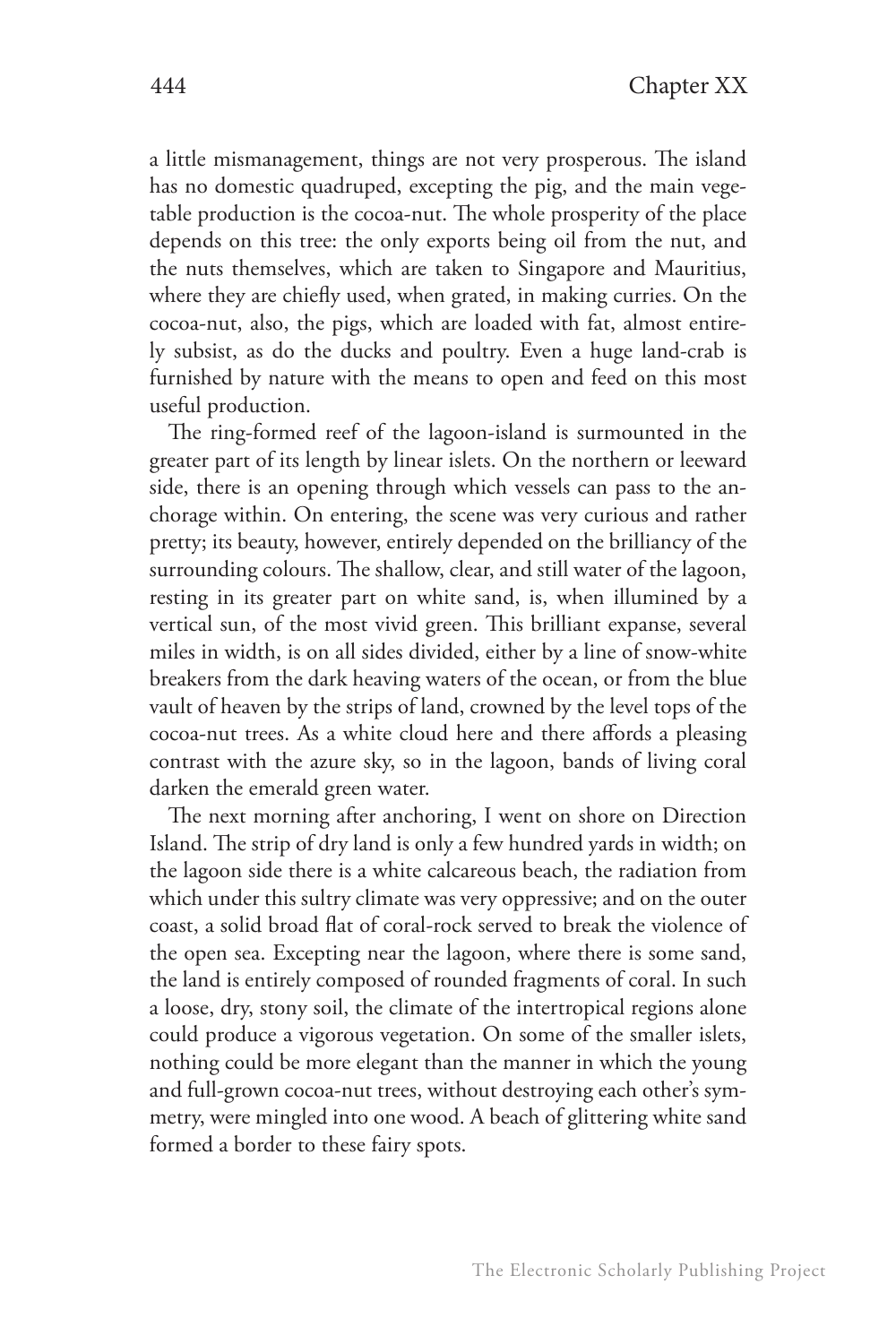I will now give a sketch of the natural history of these islands, which, from its very paucity, possesses a peculiar interest. The cocoa-nut tree, at the first glance, seems to compose the whole wood; there are, however, five or six other trees. One of these grows to a very large size, but, from the extreme softness of its wood, is useless; another sort affords excellent timber for ship-building. Besides the trees, the number of plants is exceedingly limited, and consists of insignificant weeds. In my collection, which includes, I believe, nearly the perfect Flora, there are twenty species, without reckoning a moss, lichen, and fungus. To this number two trees must be added; one of which was not in flower, and the other I only heard of. The latter is a solitary tree of its kind, and grows near the beach, where, without doubt, the one seed was thrown up by the waves. A Guilandina also grows on only one of the islets. I do not include in the above list the sugar-cane, banana, some other vegetables, fruit-trees, and imported grasses. As the islands consist entirely of coral, and at one time must have existed as mere water-washed reefs, all their terrestrial productions must have been transported here by the waves of the sea. In accordance with this, the Florula has quite the character of a refuge for the destitute: Professor Henslow informs me that of the twenty species nineteen belong to different genera, and these again to no less than sixteen families!\*

In Holman's† Travels an account is given, on the authority of Mr. A. S. Keating, who resided twelve months on these islands, of the various seeds and other bodies which have been known to have been washed on shore. "Seeds and plants from Sumatra and Java have been driven up by the surf on the windward side of the islands. Among them have been found the Kimiri, native of Sumatra and the peninsula of Malacca; the cocoa-nut of Balci, known by its shape and size; the Dadass, which is planted by the Malays with the pepper-vine, the latter intwining round its trunk, and supporting itself by the prickles on its stem; the soap-tree; the castor-oil plant; trunks of the sago palm; and various kinds of seeds unknown to the Malays settled on the islands. These are all supposed to have been driven by the N.W. monsoon to the coast of New Holland, and thence to these

These plants are described in the Annals of Nat. Hist., vol. i., 1838, p. 337.

<sup>†</sup> Holman's Travels, vol. iv., p. 378.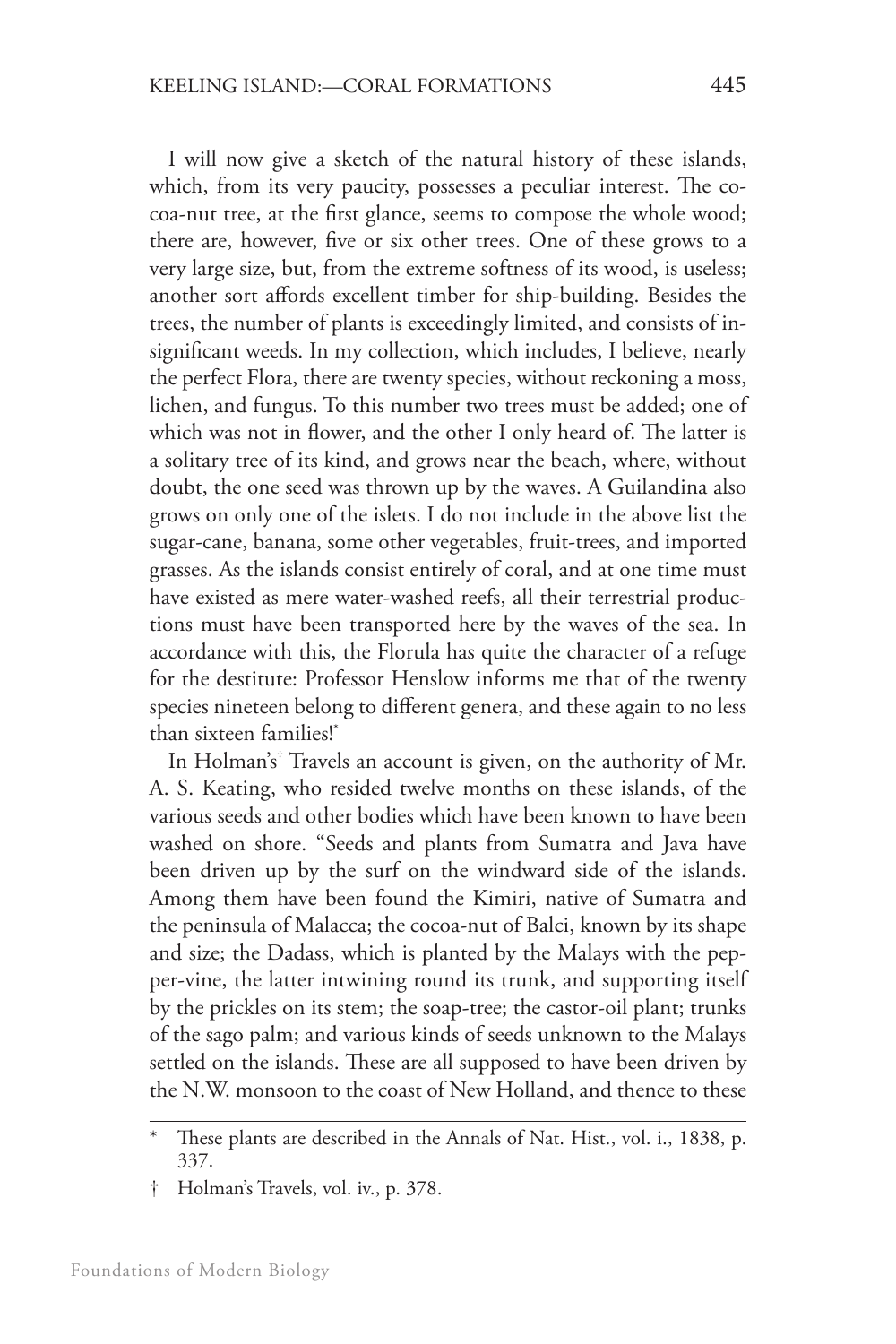islands by the S.E. trade-wind. Large masses of Java teak and Yellow wood have also been found, besides immense trees of red and white cedar, and the blue gum-wood of New Holland, in a perfectly sound condition. All the hardy seeds, such as creepers, retain their germinating power, but the softer kinds, among which is the mangostin, are destroyed in the passage. Fishing-canoes, apparently from Java, have at times been washed on shore." It is interesting thus to discover how numerous the seeds are, which, coming from several countries, are drifted over the wide ocean. Professor Henslow tells me, he believes that nearly all the plants which I brought from these islands, are common littoral species in the East Indian archipelago. From the direction, however, of the winds and currents, it seems scarcely possible that they could have come here in a direct line. If, as suggested with much probability by Mr. Keating, they were first carried towards the coast of New Holland, and thence drifted back together with the productions of that country, the seeds, before germinating, must have travelled between 1800 and 2400 miles.

Chamisso,\* when describing the Radack Archipelago, situated in the western part of the Pacific, states that "the sea brings to these islands the seeds and fruits of many trees, most of which have yet not grown here. The greater part of these seeds appear to have not yet lost the capability of growing." It is also said that palms and bamboos from somewhere in the torrid zone, and trunks of northern firs, are washed on shore: these firs must have come from an immense distance. These facts are highly interesting. It cannot be doubted that if there were land-birds to pick up the seeds when first cast on shore, and a soil better adapted for their growth than the loose blocks of coral, that the most isolated of the lagoon-islands would in time possess a far more abundant Flora than they now have.

The list of land animals is even poorer than that of the plants. Some of the islets are inhabited by rats, which were brought in a ship from the Mauritius, wrecked here. These rats are considered by Mr. Waterhouse as identical with the English kind, but they are smaller, and more brightly coloured. There are no true land-birds; for a snipe and a rail (Rallus Phillippensis), though living entirely in the dry herbage, belong to the order of Waders. Birds of this order are said to occur on several of the small low islands in the Pacific. At Ascension,

Kotzebue's First Voyage, vol. iii., p. 155.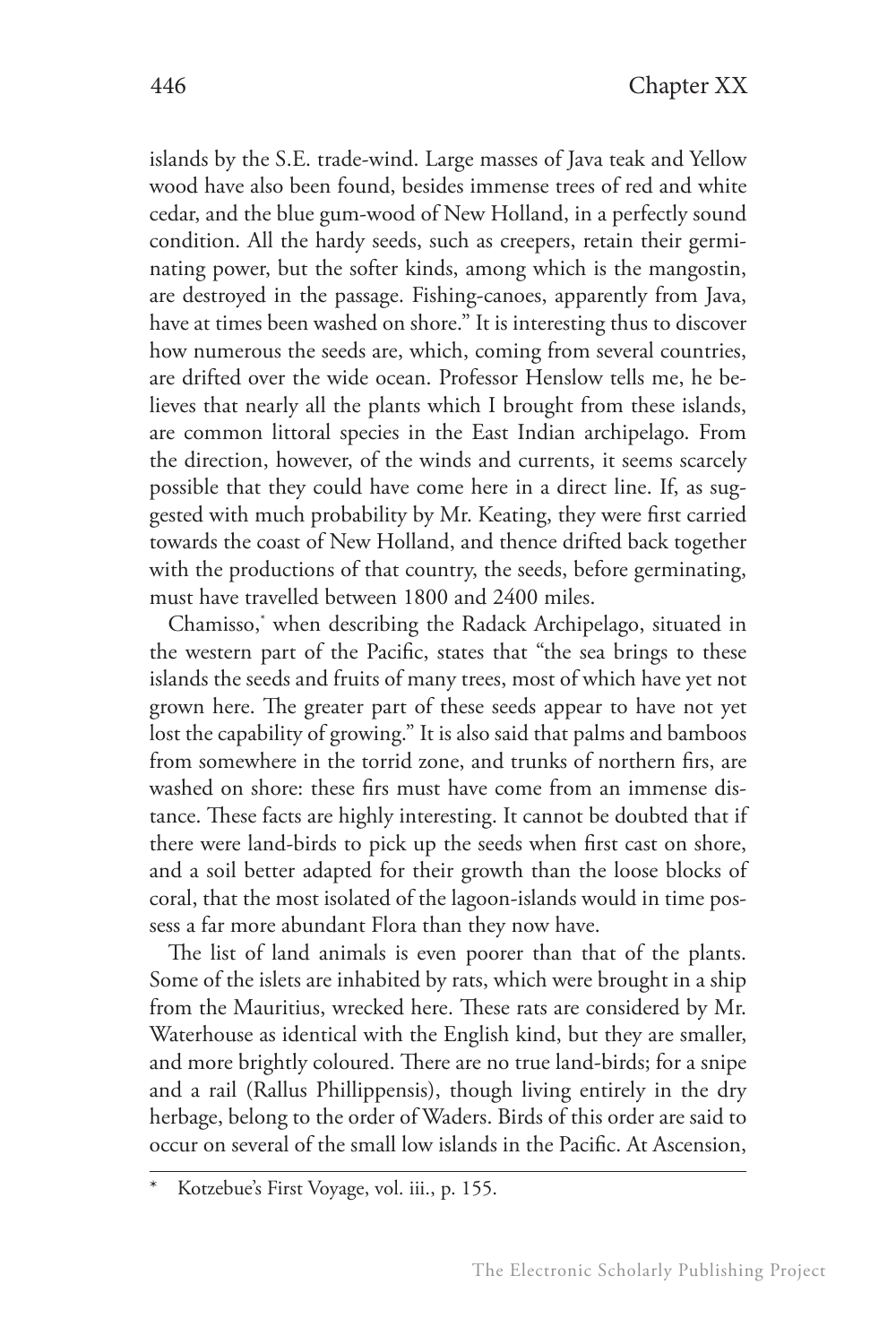where there is no land bird, a rail (Porphyrio simplex) was shot near the summit of the mountain, and it was evidently a solitary straggler. At Tristan d'Acunha, where, according to Carmichael, there are only two land birds, there is a coot. From these facts I believe that the waders, after the innumerable web-footed species, are generally the first colonists of small isolated islands. I may add, that whenever I noticed birds, not of oceanic species, very far out at sea, they always belonged to this order; and hence they would naturally become the earliest colonists of any remote point of land.

Of reptiles I saw only one small lizard. Of insects I took pains to collect every kind. Exclusive of spiders, which were numerous, there were thirteen species.\* Of these, one only was a beetle. A small ant swarmed by thousands under the loose dry blocks of coral, and was the only true insect which was abundant. Although the productions of the land are thus scanty, if we look to the waters of the surrounding sea, the number of organic beings is indeed infinite. Chamisso has described† the natural history of a lagoon-island in the Radack Archipelago; and it is remarkable how closely its inhabitants, in number and kind, resemble those of Keeling Island. There is one lizard and two waders, namely, a snipe and curlew. Of plants there are nineteen species, including a fern; and some of these are the same with those growing here, though on a spot so immensely remote, and in a different ocean.

The long strips of land, forming the linear islets, have been raised only to that height to which the surf can throw fragments of coral, and the wind heap up calcareous sand. The solid flat of coral rock on the outside, by its breadth, breaks the first violence of the waves, which otherwise, in a day, would sweep away these islets and all their productions. The ocean and the land seem here struggling for mastery: although terra firma has obtained a footing, the denizens of the water think their claim at least equally good. In every part one meets

<sup>\*</sup> The thirteen species belong to the following orders:—In the *Coleoptera* , a minute Elater; *Orthoptera*, a Gryllus and a Blatta; *Hemiptera*, one species; *Homoptera*, two; *Neuroptera*, a Chrysopa; *Hymenoptera*, two ants: *Lepidoptera nocturna*, a Diopæa, and a Pterophorus (?);*Diptera*, two species.

<sup>†</sup> Kotzebue's First Voyage, vol. iii., p. 222.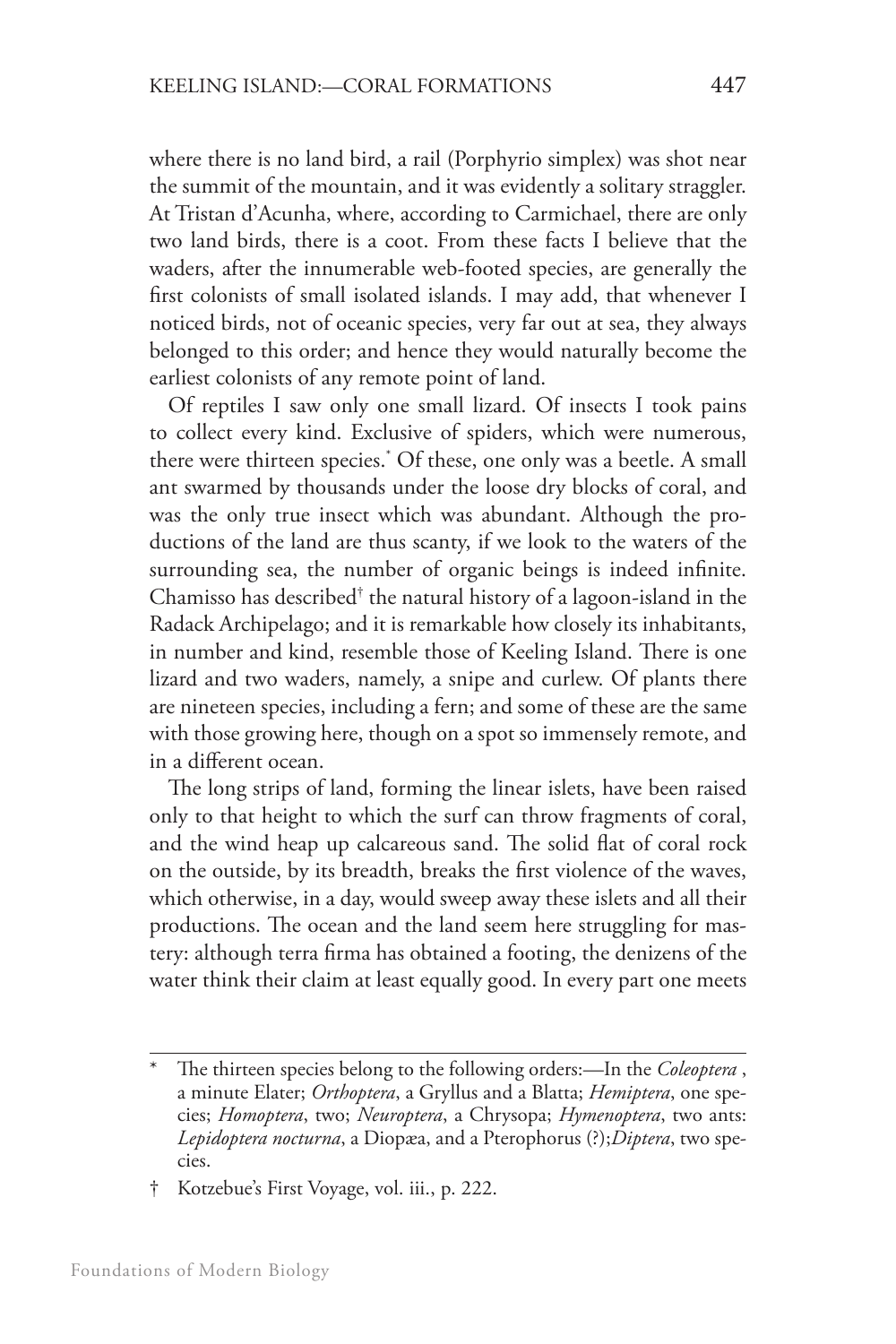hermit crabs of more than one species,\* carrying on their backs the shells which they have stolen from the neighbouring beach. Overhead, numerous gannets, frigate-birds, and terns, rest on the trees; and the wood, from the many nests and from the smell of the atmosphere, might be called a sea-rookery. The gannets, sitting on their rude nests, gaze at one with a stupid yet angry air. The noddies, as their name expresses, are silly little creatures. But there is one charming bird: it is a small snow-white tern, which smoothly hovers at the distance of a few feet above one's head, its large black eye scanning, with quiet curiosity, your expression. Little imagination is required to fancy that so light and delicate a body must be tenanted by some wandering fairy spirit.

*Sunday, April 3rd.*—After service I accompanied Captain Fitz Roy to the settlement, situated at the distance of some miles, on the point of an islet thickly covered with tall cocoa-nut trees. Captain Ross and Mr. Liesk live in a large barn-like house open at both ends, and lined with mats made of woven bark. The houses of the Malays are arranged along the shore of the lagoon. The whole place had rather a desolate aspect, for there were no gardens to show the signs of care and cultivation. The natives belong to different islands in the East Indian archipelago, but all speak the same language: we saw the inhabitants of Borneo, Celebes, Java, and Sumatra. In colour they resemble the Tahitians, from whom they do not widely differ in features. Some of the women, however, show a good deal of the Chinese character. I liked both their general expressions and the sound of their voices. They appeared poor, and their houses were destitute of furniture; but it was evident, from the plumpness of the little children, that cocoa-nuts and turtle afford no bad sustenance.

On this island the wells are situated, from which ships obtain water. At first sight it appears not a little remarkable that the fresh water should regularly ebb and flow with the tides; and it has even been imagined, that sand has the power of filtering the salt from the sea-water. These ebbing wells are common on some of the low islands in the West Indies. The compressed sand, or porous coral rock, is

The large claws or pincers of some of these crabs are most beautifully adapted, when drawn back, to form an operculum to the shell, nearly as perfect as the proper one originally belonging to the molluscous animal. I was assured, and as far as my observation went I found it so, that certain species of the hermit-crabs always use certain species of shells.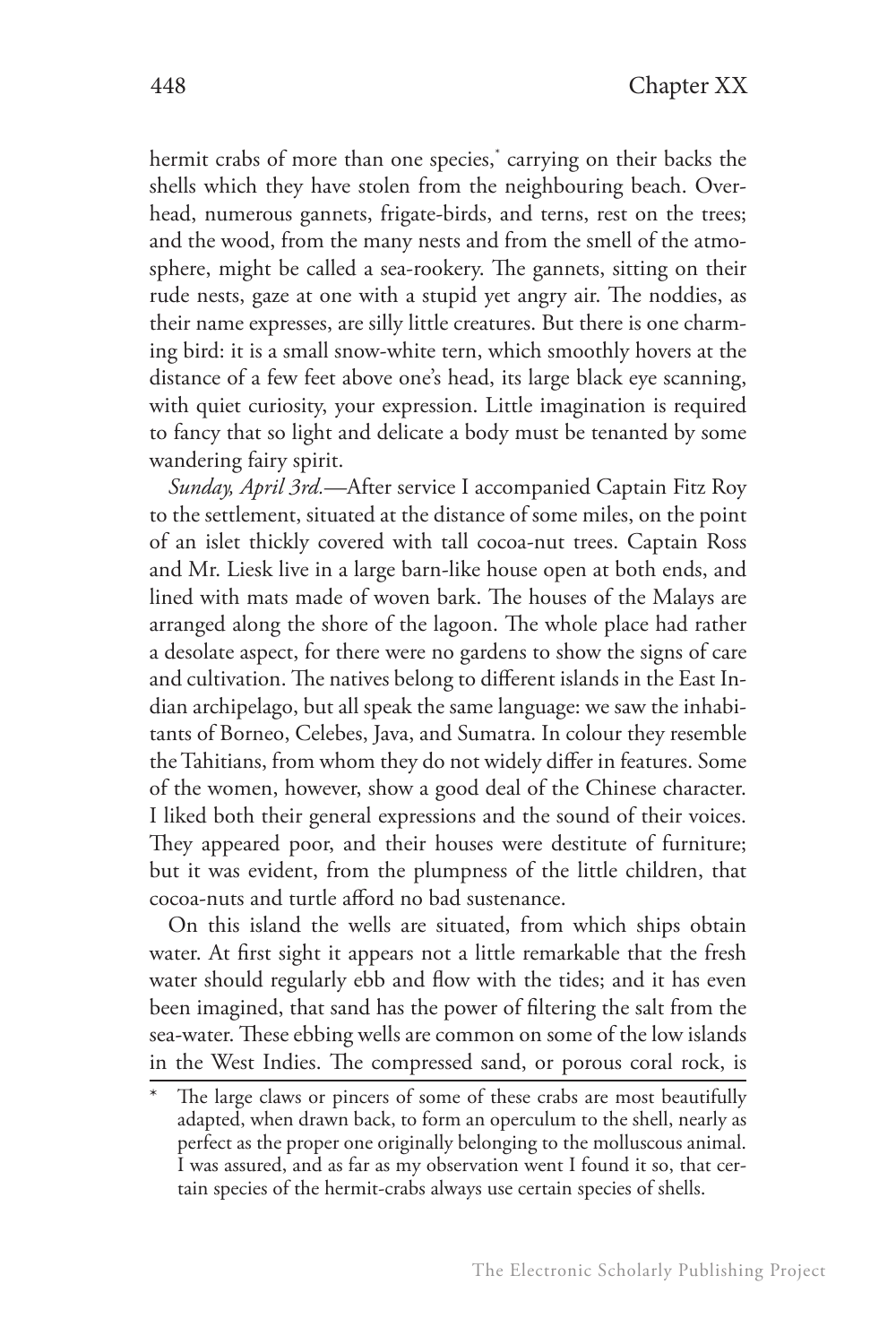permeated like a sponge with the salt water; but the rain which falls on the surface must sink to the level of the surrounding sea, and must accumulate there, displacing an equal bulk of the salt water. As the water in the lower part of the great sponge-like coral mass rises and falls with the tides, so will the water near the surface; and this will keep fresh, if the mass be sufficiently compact to prevent much mechanical admixture; but where the land consists of great loose blocks of coral with open interstices, if a well be dug, the water, as I have seen, is brackish.

After dinner we stayed to see a curious half superstitious scene acted by the Malay women. A large wooden spoon dressed in garments, and which had been carried to the grave of a dead man, they pretend becomes inspired at the full of the moon, and will dance and jump about. After the proper preparations, the spoon, held by two women, became convulsed, and danced in good time to the song of the surrounding children and women. It was a most foolish spectacle; but Mr. Liesk maintained that many of the Malays believed in its spiritual movements. The dance did not commence till the moon had risen, and it was well worth remaining to behold her bright orb so quietly shining through the long arms of the cocoa-nut trees as they waved in the evening breeze. These scenes of the tropics are in themselves so delicious, that they almost equal those dearer ones at home, to which we are bound by each best feeling of the mind.

The next day I employed myself in examining the very interesting, yet simple structure and origin of these islands. The water being unusually smooth, I waded over the outer flat of dead rock as far as the living mounds of coral, on which the swell of the open sea breaks. In some of the gullies and hollows there were beautiful green and other coloured fishes, and the forms and tints of many of the zoophytes were admirable. It is excusable to grow enthusiastic over the infinite numbers of organic beings with which the sea of the tropics, so prodigal of life, teems; yet I must confess I think those naturalists who have described, in well-known words, the submarine grottoes decked with a thousand beauties, have indulged in rather exuberant language.

*April 6th*.—I accompanied Captain Fitz Roy to an island at the head of the lagoon: the channel was exceedingly intricate, winding through fields of delicately branched corals. We saw several turtle,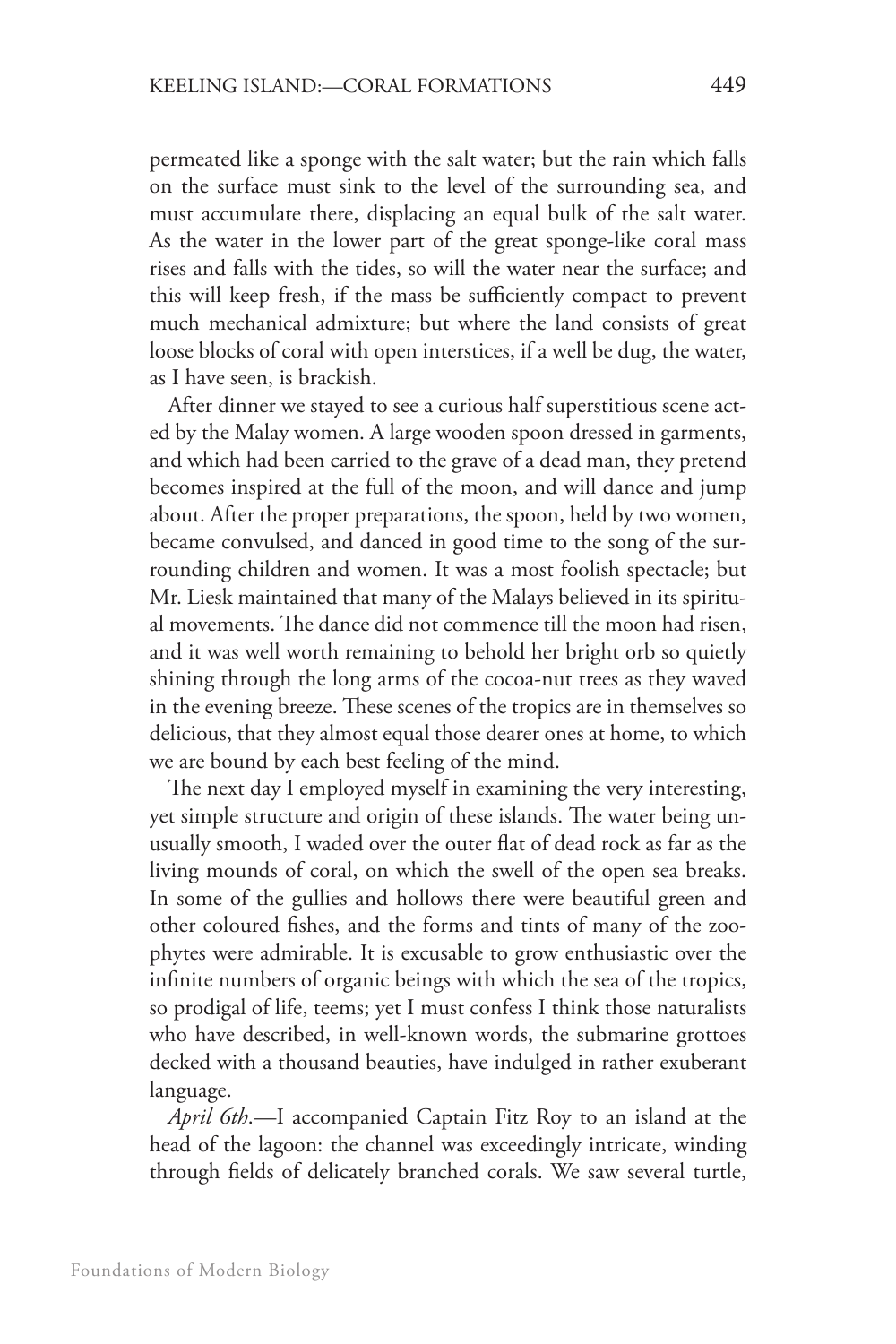and two boats were then employed in catching them. The water was so clear and shallow, that although at first a turtle quickly dives out of sight, yet in a canoe or boat under sail, the pursuers after no very long chase come up to it. A man standing ready in the bow, at this moment dashes through the water upon the turtle's back; then clinging with both hands by the shell of its neck, he is carried away till the animal becomes exhausted and is secured. It was quite an interesting chase to see the two boats thus doubling about, and the men dashing head foremost into the water trying to seize their prey. Captain Moresby informs me that in the Chagos archipelago in this same ocean, the natives, by a horrible process, take the shell from the back of the living turtle. "It is covered with burning charcoal, which causes the outer shell to curl upwards; it is then forced off with a knife, and before it becomes cold flattened between boards. After this barbarous process the animal is suffered to regain its native element, where, after a certain time, a new shell is formed; it is, however, too thin to be of any service, and the animal always appears languishing and sickly."

When we arrived at the head of the lagoon, we crossed a narrow islet, and found a great surf breaking on the windward coast. I can hardly explain the reason, but there is to my mind much grandeur in the view of the outer shores of these lagoon-islands. There is a simplicity in the barrier-like beach, the margin of green bushes and tall cocoa-nuts, the solid flat of dead coral-rock, strewed here and there with great loose fragments, and the line of furious breakers, all rounding away towards either hand. The ocean throwing its waters over the broad reef appears an invincible, all-powerful enemy; yet we see it resisted, and even conquered, by means which at first seem most weak and inefficient. It is not that the ocean spares the rock of coral; the great fragments scattered over the reef, and heaped on the beach, whence the tall cocoa-nut springs, plainly bespeak the unrelenting power of the waves. Nor are any periods of repose granted. The long swell caused by the gentle but steady action of the trade-wind, always blowing in one direction over a wide area, causes breakers, almost equalling in force those during a gale of wind in the temperate regions, and which never cease to rage. It is impossible to behold these waves without feeling a conviction that an island, though built of the hardest rock, let it be porphyry, granite, or quartz, would ultimately yield and be demolished by such an ir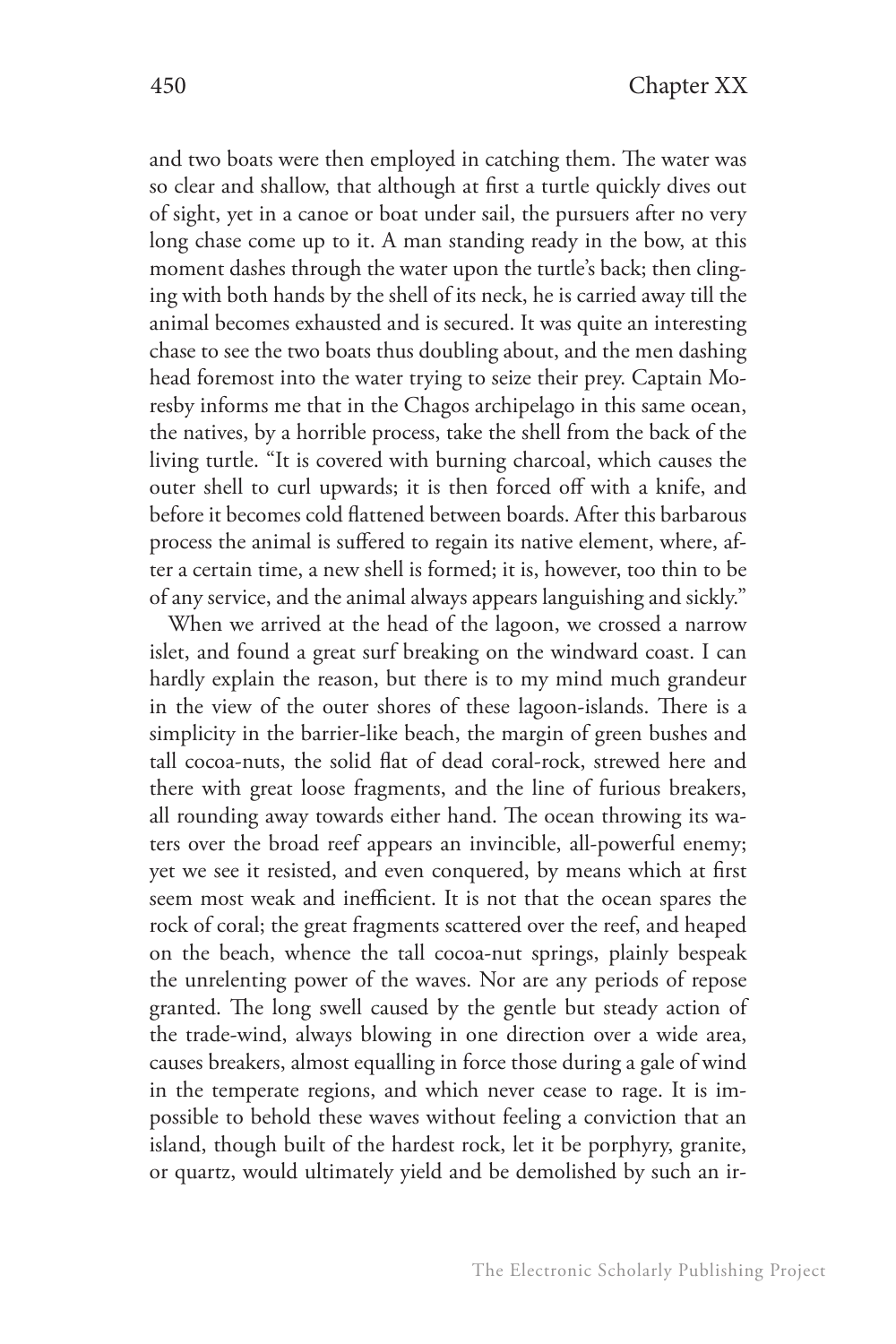resistible power. Yet these low, insignificant coral-islets stand and are victorious: for here another power, as an antagonist, takes part in the contest. The organic forces separate the atoms of carbonate of lime, one by one, from the foaming breakers, and unite them into a symmetrical structure. Let the hurricane tear up its thousand huge fragments; yet what will that tell against the accumulated labour of myriads of architects at work night and day, month after month? Thus do we see the soft and gelatinous body of a polypus, through the agency of the vital laws, conquering the great mechanical power of the waves of an ocean which neither the art of man nor the inanimate works of nature could successfully resist.

We did not return on board till late in the evening, for we staid a long time in the lagoon, examining the fields of coral and the gigantic shells of the chama, into which, if a man were to put his hand, he would not, as long as the animal lived, be able to withdraw it. Near the head of the lagoon, I was much surprised to find a wide area, considerably more than a mile square, covered with a forest of delicately branching corals, which, though standing upright, were all dead and rotten. At first I was quite at a loss to understand the cause; afterwards it occurred to me that it was owing to the following rather curious combination of circumstances. It should, however, first be stated, that corals are not able to survive even a short exposure in the air to the sun's rays, so that their upward limit of growth is determined by that of lowest water at spring tides. It appears, from some old charts, that the long island to windward was formerly separated by wide channels into several islets; this fact is likewise indicated by the trees being younger on these portions. Under the former condition of the reef, a strong breeze, by throwing more water over the barrier, would tend to raise the level of the lagoon. Now it acts in a directly contrary manner; for the water within the lagoon not only is not increased by currents from the outside, but is itself blown outwards by the force of the wind. Hence it is observed, that the tide near the head of the lagoon does not rise so high during a strong breeze as it does when it is calm. This difference of level, although no doubt very small, has, I believe, caused the death of those coral-groves, which under the former and more open condition of the outer reef had attained the utmost possible limit of upward growth.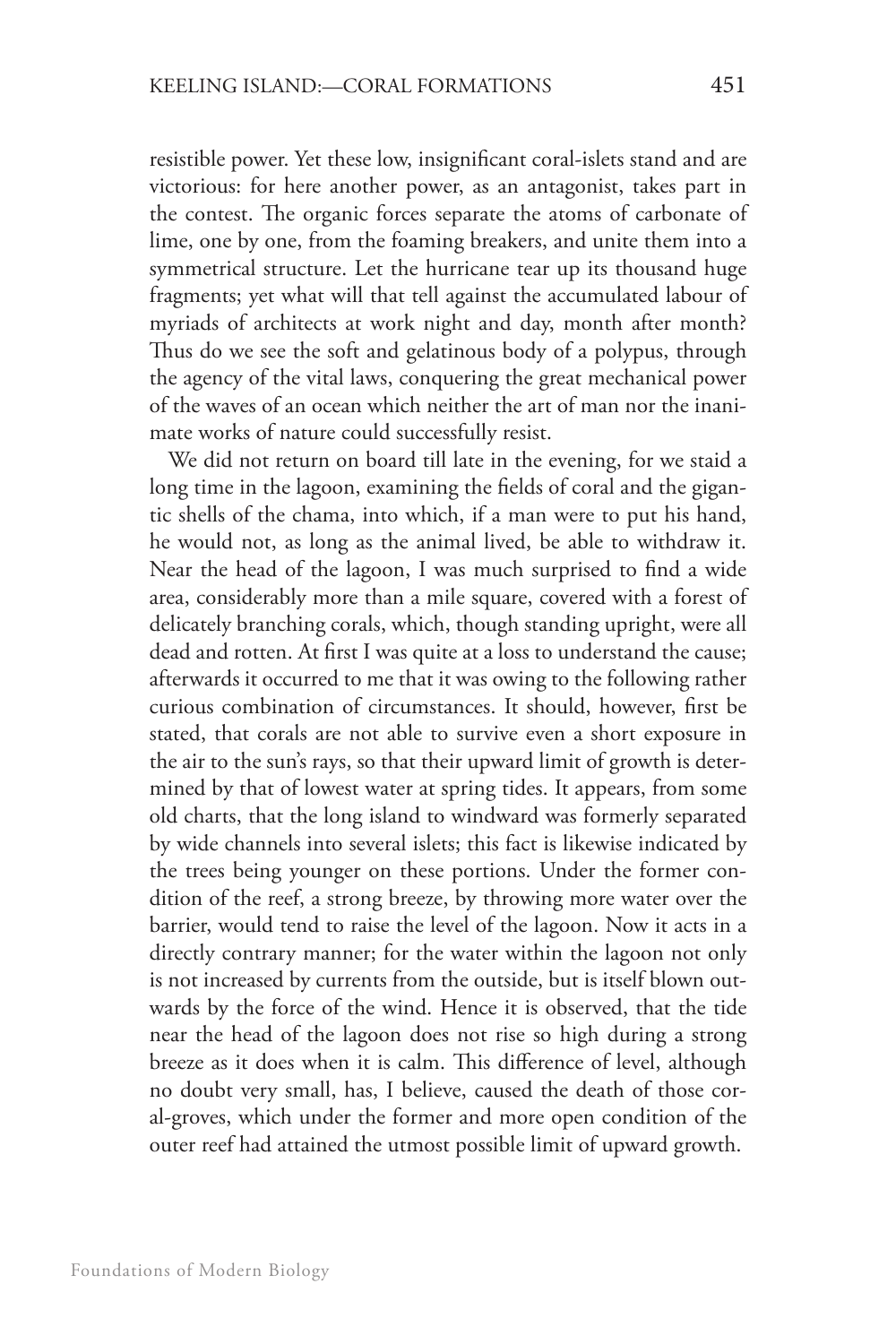A few miles north of Keeling there is another small atoll, the lagoon of which is nearly filled up with coral-mud. Captain Ross found embedded in the conglomerate on the outer coast, a well-rounded fragment of greenstone, rather larger than a man's head: he and the men with him were so much surprised at this, that they brought it away and preserved it as a curiosity. The occurrence of this one stone, where every other particle of matter is calcareous, certainly is very puzzling. The island has scarcely ever been visited, nor is it probable that a ship had been wrecked there. From the absence of any better explanation, I came to the conclusion that it must have come entangled in the roots of some large tree: when, however, I considered the great distance from the nearest land, the combination of chances against a stone thus being entangled, the tree washed into the sea, floated so far, then landed safely, and the stone finally so embedded as to allow of its discovery, I was almost afraid of imagining a means of transport apparently so improbable. It was therefore with great interest that I found Chamisso, the justly distinguished naturalist who accompanied Kotzebue, stating that the inhabitants of the Radack archipelago, a group of lagoon-islands in the midst of the Pacific, obtained stones for sharpening their instruments by searching the roots of trees which are cast upon the beach. It will be evident that this must have happened several times, since laws have been established that such stones belong to the chief, and a punishment is inflicted on any one who attempts to steal them. When the isolated position of these small islands in the midst of a vast ocean—their great distance from any land excepting that of coral formation, attested by the value which the inhabitants, who are such bold navigators, attach to a stone of any kind,\* —and the slowness of the currents of the open sea, are all considered, the occurrence of pebbles thus transported does appear wonderful. Stones may often be thus carried; and if the island on which they are stranded is constructed of any other substance besides coral, they would scarcely attract attention, and their origin at least would never be guessed. Moreover, this agency may long escape discovery from the probability of trees, especially those loaded with stones, floating beneath the surface. In the channels of Tierra del Fuego large quantities of drift timber are cast upon the beach, yet it is

Some natives carried by Kotzebue to Kamtschatka collected stones to take back to their country.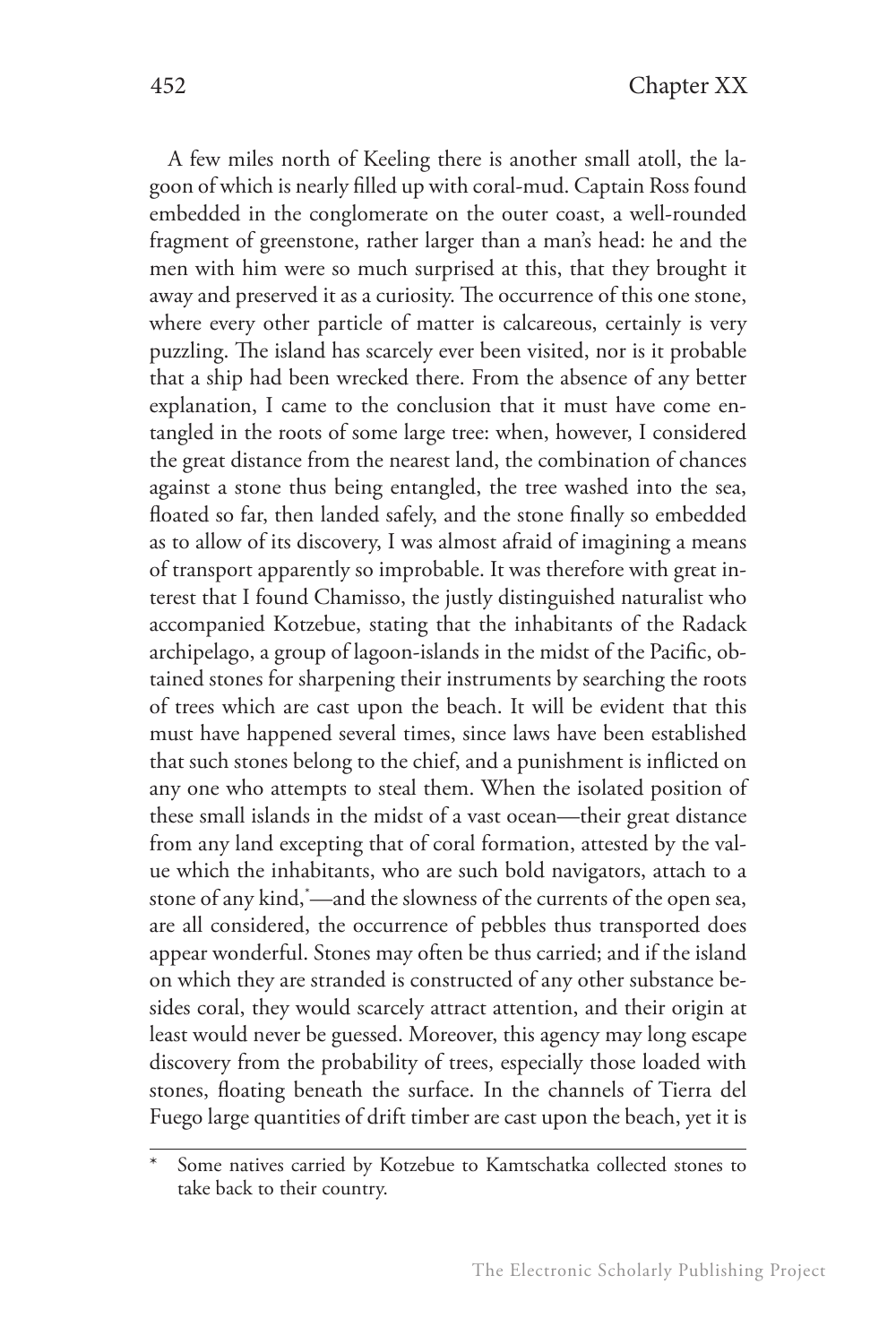extremely rare to meet a tree swimming on the water. These facts may possibly throw light on single stones, whether angular or rounded, occasionally found embedded in fine sedimentary masses.

During another day I visited West Islet, on which the vegetation was perhaps more luxuriant than on any other. The cocoa-nut trees generally grow separate, but here the young ones flourished beneath their tall parents, and formed with their long and curved fronds the most shady arbours. Those alone who have tried it, know how delicious it is to be seated in such shade, and drink the cool pleasant fluid of the cocoa-nut. In this island there is a large bay-like space, composed of the finest white sand: it is quite level, and is only covered by the tide at high water; from this large bay smaller creeks penetrate the surrounding woods. To see a field of glittering white sand, representing water, with the cocoa-nut trees extending their tall and waving trunks round the margin, formed a singular and very pretty view.

I have before alluded to a crab which lives on the cocoa-nuts: it is very common on all parts of the dry land, and grows to a monstrous size: it is closely allied or identical with the Birgos latro. The front pair of legs terminate in very strong and heavy pincers, and the last pair are fitted with others weaker and much narrower. It would at first be thought quite impossible for a crab to open a strong cocoa-nut covered with the husk; but Mr. Liesk assures me that he has repeatedly seen this effected. The crab begins by tearing the husk, fibre by fibre, and always from that end under which the three eyeholes are situated; when this is completed, the crab commences hammering with its heavy claws on one of the eye-holes till an opening is made. Then turning round its body, by the aid of its posterior and narrow pair of pincers, it extracts the white albuminous substance. I think this is as curious a case of instinct as ever I heard of, and likewise of adaptation in structure between two objects apparently so remote from each other in the scheme of nature, as a crab and a cocoa-nut tree. The Birgos is diurnal in its habits; but every night it is said to pay a visit to the sea, no doubt for the purpose of moistening its branchiæ. The young are likewise hatched, and live for some time, on the coast. These crabs inhabit deep burrows, which they hollow out beneath the roots of trees; and where they accumulate surprising quantities of the picked fibres of the cocoa-nut husk, on which they rest as on a bed. The Malays sometimes take advantage of this, and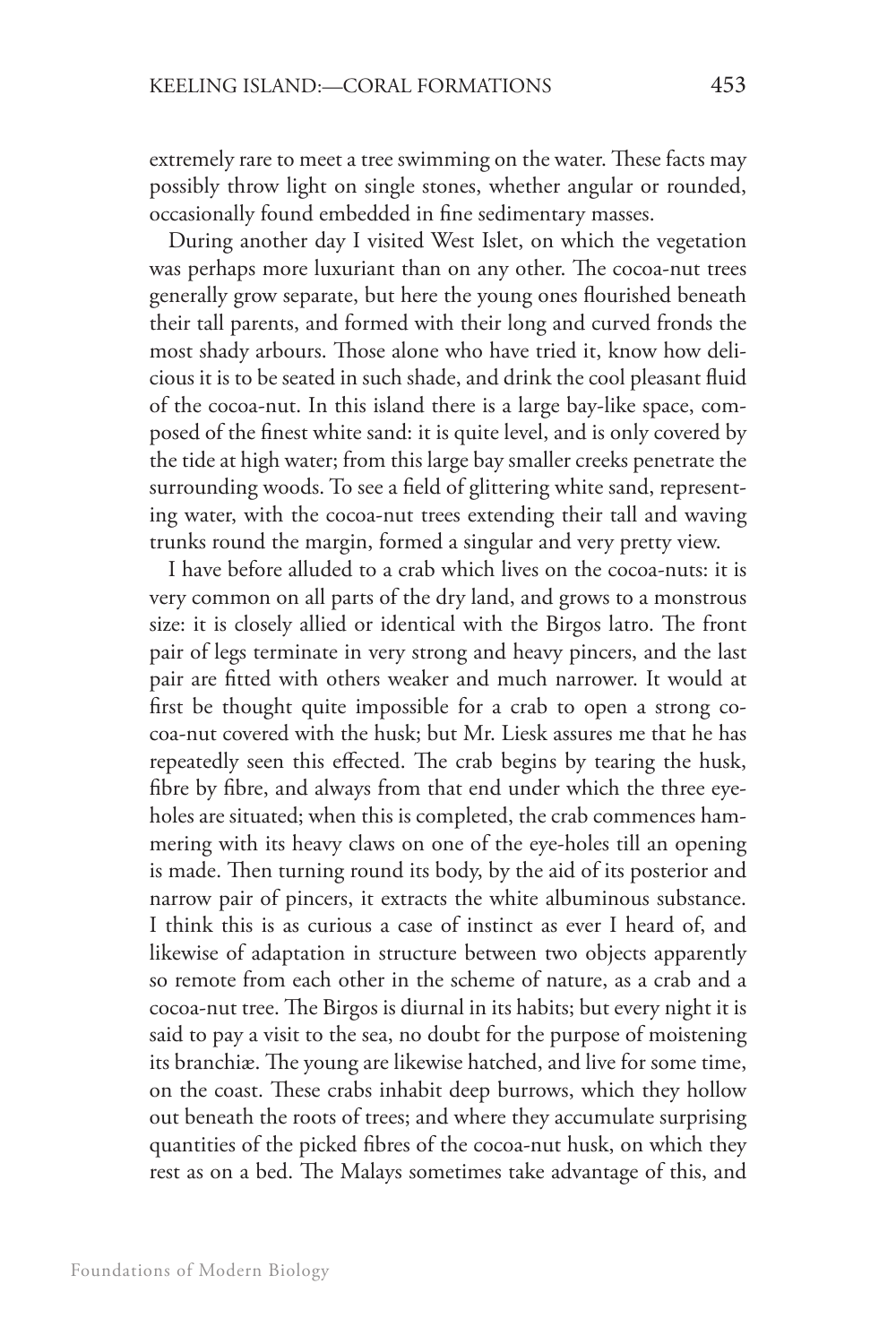collect the fibrous mass to use as junk. These crabs are very good to eat; moreover, under the tail of the larger ones there is a great mass of fat, which, when melted, sometimes yields as much as a quart bottle full of limpid oil. It has been stated by some authors that the Birgos crawls up the cocoa-nut trees for the purpose of stealing the nuts: I very much doubt the possibility of this; but with the Pandanus<sup>\*</sup> the task would be very much easier. I was told by Mr. Liesk that on these islands the Birgos lives only on the nuts which have fallen to the ground.

Captain Moresby informs me that this crab inhabits the Chagos and Seychelle groups, but not the neighbouring Maldiva archipelago. It formerly abounded at Mauritius, but only a few small ones are now found there. In the Pacific, this species, or one with closely allied habits, is said $^\dagger$  to inhabit a single coral island, north of the Society group. To show the wonderful strength of the front pair of pincers, I may mention, that Captain Moresby confined one in a strong tin-box, which had held biscuits, the lid being secured with wire; but the crab turned down the edges and escaped. In turning down the edges, it actually punched many small holes quite through the tin!

I was a good deal surprised by finding two species of coral of the genus Millepora (M. complanata and alcicornis), possessed of the power of stinging. The stony branches or plates, when taken fresh from the water, have a harsh feel and are not slimy, although possessing a strong and disagreeable smell. The stinging property seems to vary in different specimens: when a piece was pressed or rubbed on the tender skin of the face or arm, a pricking sensation was usually caused, which came on after the interval of a second, and lasted only for a few minutes. One day, however, by merely touching my face with one of the branches, pain was instantaneously caused; it increased as usual after a few seconds, and remaining sharp for some minutes, was perceptible for half an hour afterwards. The sensation was as bad as that from a nettle, but more like that caused by the Physalia or Portuguese man-of-war. Little red spots were produced on the tender skin of the arm, which appeared as if they would have formed watery pustules, but did not. M. Quoy mentions this case of the Millepora; and I have heard of stinging corals in the West Indies.

See Proceedings of Zoological Society, 1832, p. 17.

<sup>†</sup> Tyerman and Bennett. Voyage, &c., vol. ii., p. 33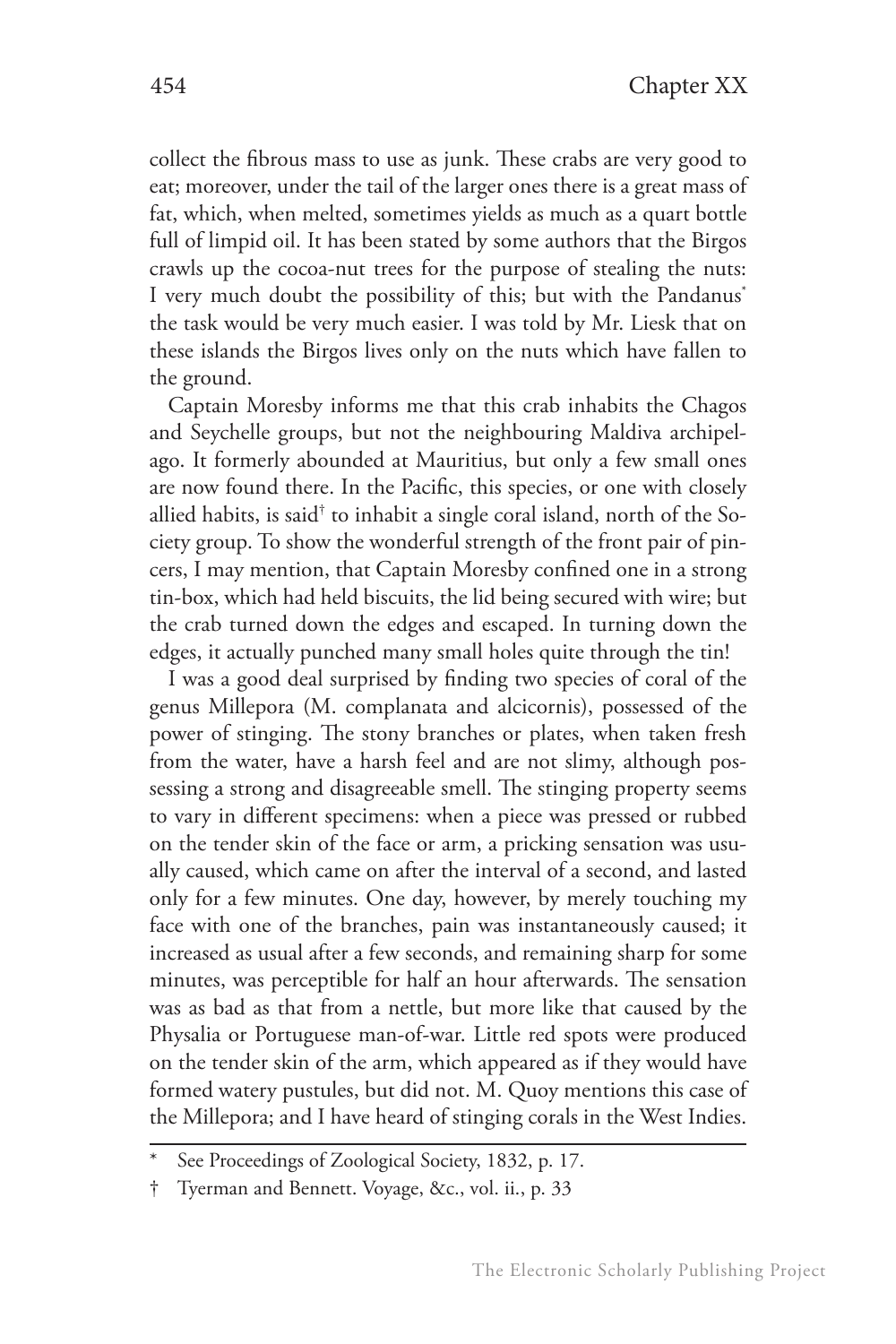Many marine animals seem to have this power of stinging: besides the Portuguese man-of-war, many jelly-fish, and the Aplysia or seaslug of the Cape de Verd Islands, it is stated in the voyage of the Astrolabe, that an Actinia or sea-anemone, as well as a flexible coralline allied to Sertularia, both possess this means of offence or defence. In the East Indian sea, a stinging sea-weed is said to be found.

Two species of fish, of the genus Scarus, which are common here, exclusively feed on coral: both are coloured of a splendid bluish-green, one living invariably in the lagoon, and the other amongst the outer breakers. Mr. Liesk assured us, that he had repeatedly seen whole shoals grazing with their strong bony jaws on the tops of the coral branches: I opened the intestines of several, and found them distended with yellowish calcareous sandy mud. The slimy disgusting Holuthuriæ (allied to our star-fish), which the Chinese gourmands are so fond of, also feed largely, as I am informed by Dr. Allan, on corals; and the bony apparatus within their bodies seems well adapted for this end. These holuthuriæ, the fish, the numerous burrowing shells, and nereidous worms, which perforate every block of dead coral, must be very efficient agents in producing the fine white mud which lies at the bottom and on the shores of the lagoon. A portion, however, of this mud, which when wet strikingly resembled pounded chalk, was found by Professor Ehrenberg to be partly composed of siliceous-shielded infusoria.

*April 12th*.—In the morning we stood out of the lagoon on our passage to the Isle of France. I am glad we have visited these islands: such formations surely rank high amongst the wonderful objects of this world. Captain Fitz Roy found no bottom with a line 7200 feet in length, at the distance of only 2200 yards from the shore; hence this island forms a lofty submarine mountain, with sides steeper even than those of the most abrupt volcanic cone. The saucer-shaped summit is nearly ten miles across; and every single atom,\* from the least particle to the largest fragment of rock, in this great pile, which however is small compared with very many other lagoon-islands, bears the stamp of having been subjected to organic arrangement.

I exclude, of course, some soil which has been imported here in vessels from Malacca and Java, and likewise some small fragments of pumice, drifted here by the waves. The one block of green-stone, moreover, on the northern island must be excepted.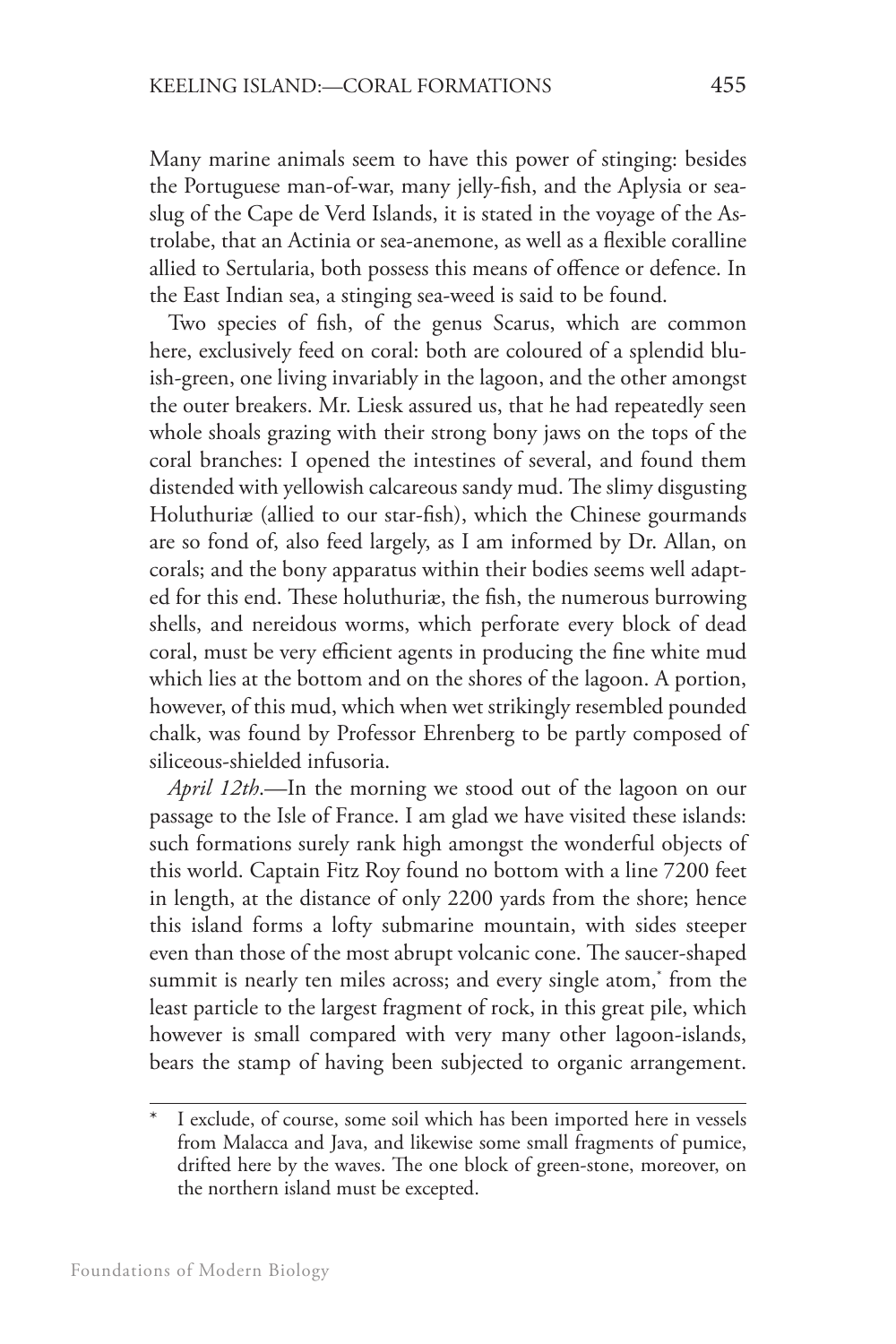We feel surprise when travellers tell us of the vast dimensions of the Pyramids and other great ruins, but how utterly insignificant are the greatest of these, when compared to these mountains of stone accumulated by the agency of various minute and tender animals! This is a wonder which does not at first strike the eye of the body, but, after reflection, the eye of reason.

I will now give a very brief account of the three great classes of coral-reefs; namely, Atolls, Barrier, and Fringing-reefs, and will explain my views\* on their formation. Almost every voyager who has crossed the Pacific has expressed his unbounded astonishment at the lagoon-islands, or as I shall for the future call them by their Indian name of atolls, and has attempted some explanation. Even as long ago as the year 1605, Pyrard de Laval well exclaimed, "C'est une meruille de voir chacun de ces atollons, enuironné d'un grand banc de pierre tout autour, n'y ayant point d'artifice humain." The accompanying sketch of Whitsunday Island in the Pacific, copied from Capt. Beechey's admirable Voyage, gives but a faint idea of the singular aspect of an atoll: it is one of the smallest size, and has its narrow islets united together in a ring. The immensity of the ocean, the



fury of the breakers, contrasted with the lowness of the land and the smoothness of the bright green water within the lagoon, can hardly be imagined without having been seen.

The earlier voyagers fancied that the coral-building animals instinctively built up their great circles to afford themselves protection in the inner parts; but so far is this from the truth, that those massive kinds, to whose growth on the exposed outer shores the very

These were first read before the Geological Society in May, 1837, and have since been developed in a separate volume on the 'Structure and Distribution of Coral Reefs.'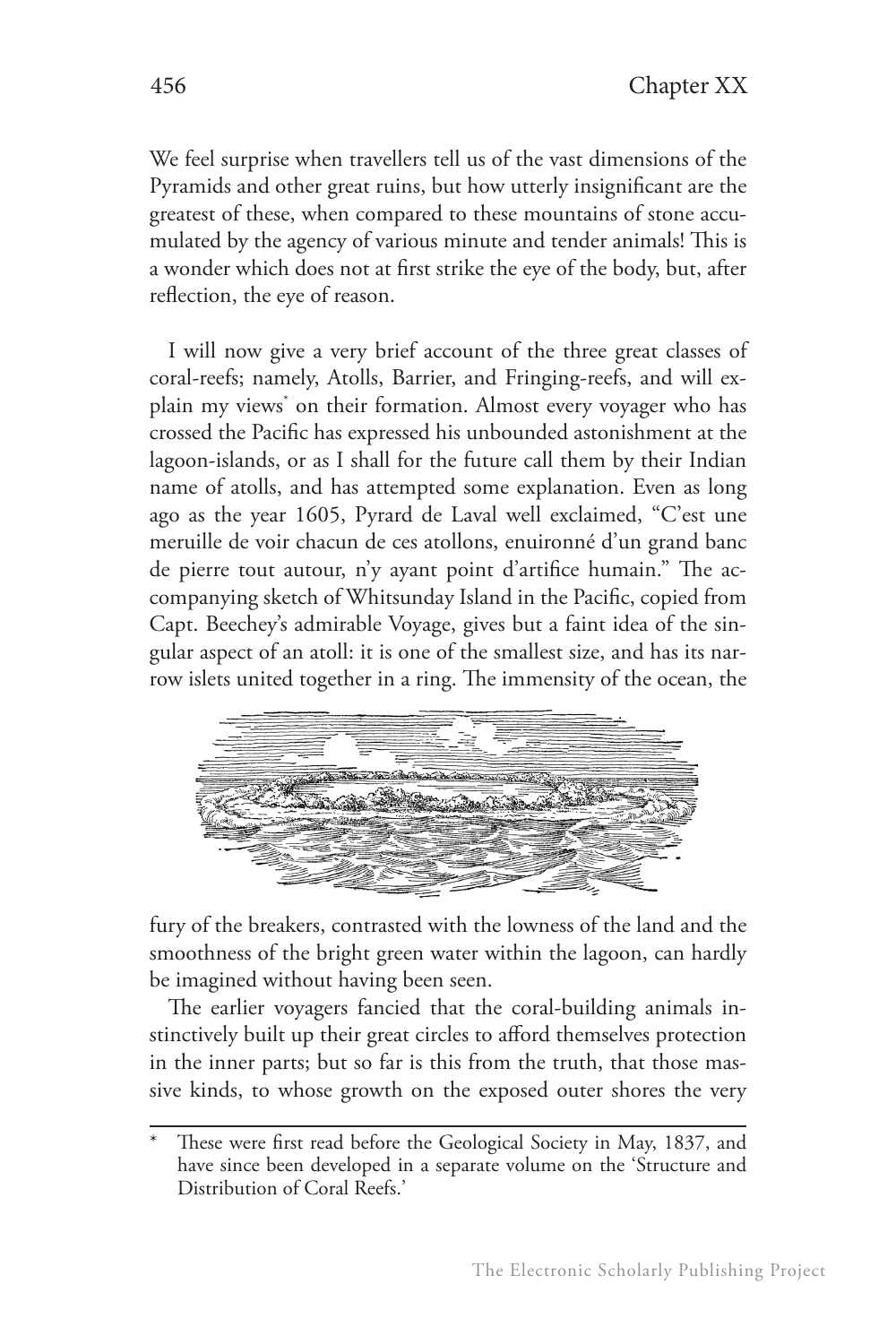existence of the reef depends, cannot live within the lagoon, where other delicately-branching kinds flourish. Moreover, on this view, many species of distinct genera and families are supposed to combine for one end; and of such a combination, not a single instance can be found in the whole of nature. The theory that has been most generally received is, that atolls are based on submarine craters; but when we consider the form and size of some, the number, proximity, and relative positions of others, this idea loses its plausible character: thus, Suadiva atoll is 44 geographical miles in diameter in one line, by 34 miles in another line; Rimsky is 54 by 20 miles across, and it has a strangely sinuous margin; Bow atoll is 30 miles long, and on an average only 6 in width; Menchicoff atoll consists of three atolls united or tied together. This theory, moreover, is totally inapplicable to the northern Maldiva atolls in the Indian Ocean (one of which is 88 miles in length, and between 10 and 20 in breadth), for they are not bounded like ordinary atolls by narrow reefs, but by a vast number of separate little atolls; other little atolls rising out of the great central lagoon-like spaces. A third and better theory was advanced by Chamisso, who thought that from the corals growing more vigorously where exposed to the open sea, as undoubtedly is the case, the outer edges would grow up from the general foundation before any other part, and that this would account for the ring or cup-shaped structure. But we shall immediately see, that in this, as well as in the crater-theory, a most important consideration has been overlooked, namely, on what have the reef-building corals, which cannot live at a great depth, based their massive structures?

Numerous soundings were carefully taken by Captain Fitz Roy on the steep outside of Keeling atoll, and it was found that within ten fathoms, the prepared tallow at the bottom of the lead, invariably came up marked with the impressions of living corals, but as perfectly clean as if it had been dropped on a carpet of turf; as the depth increased, the impressions became less numerous, but the adhering particles of sand more and more numerous, until at last it was evident that the bottom consisted of a smooth sandy layer: to carry on the analogy of the turf, the blades of grass grew thinner and thinner, till at last the soil was so sterile, that nothing sprang from it. From these observations, confirmed by many others, it may be safely inferred that the utmost depth at which corals can construct reefs is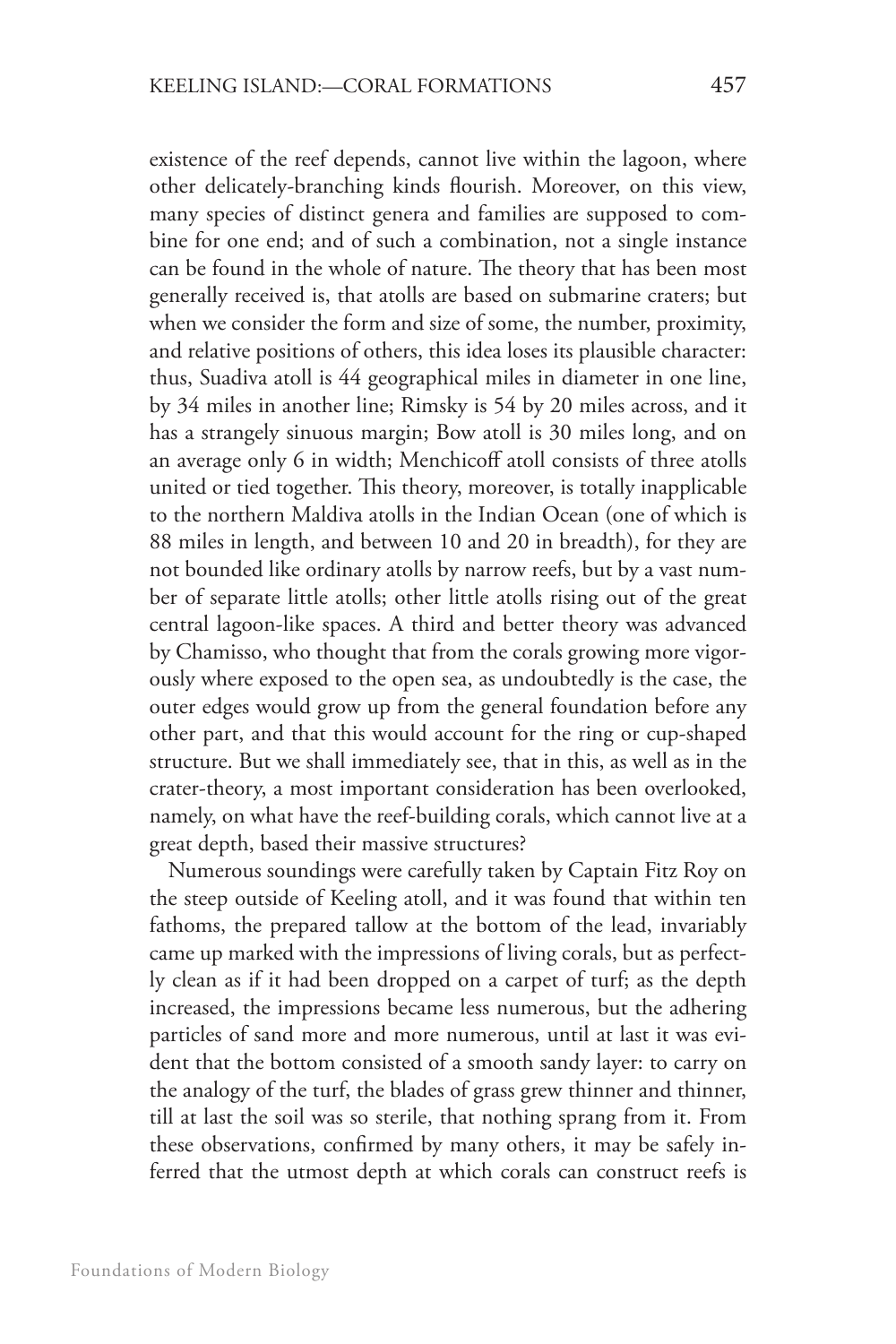between 20 and 30 fathoms. Now there are enormous areas in the Pacific and Indian Oceans, in which every single island is of coral formation, and is raised only to that height to which the waves can throw up fragments, and the winds pile up sand. Thus the Radack group of atolls is an irregular square, 520 miles long and 240 broad; the Low archipelago is elliptic-formed, 840 miles in its longer, and 420 in its shorter axis: there are other small groups and single low islands between these two archipelagoes, making a linear space of ocean actually more than 4000 miles in length, in which not one single island rises above the specified height. Again, in the Indian Ocean there is a space of ocean 1500 miles in length, including three archipelagoes, in which every island is low and of coral formation. From the fact of the reef-building corals not living at great depths, it is absolutely certain that throughout these vast areas, wherever there is now an atoll, a foundation must have originally existed within a depth of from 20 to 30 fathoms from the surface. It is improbable in the highest degree that broad, lofty, isolated, steep-sided banks of sediment, arranged in groups and lines hundreds of leagues in length, could have been deposited in the central and profoundest parts of the Pacific and Indian Oceans, at an immense distance from any continent, and where the water is perfectly limpid. It is equally improbable that the elevatory forces should have uplifted throughout the above vast areas, innumerable great rocky banks within 20 to 30 fathoms, or 120 to 180 feet, of the surface of the sea, and not one single point above that level; for where on the whole face of the globe can we find a single chain of mountains, even a few hundred miles in length, with their many summits rising within a few feet of a given level, and not one pinnacle above it? If then the foundations, whence the atoll-building corals sprang, were not formed of sediment, and if they were not lifted up to the required level, they must of necessity have subsided into it; and this at once solves the difficulty. For as mountain after mountain, and island after island, slowly sank beneath the water, fresh bases would be successively afforded for the growth of the corals. It is impossible here to enter into all the necessary details, but I venture to defy\* any one to explain in

It is remarkable that Mr. Lyell, even in the first Edition of his 'Principles of Geology,' inferred that the amount of subsidence in the Pacific must have exceeded that of elevation, from the area of land being very small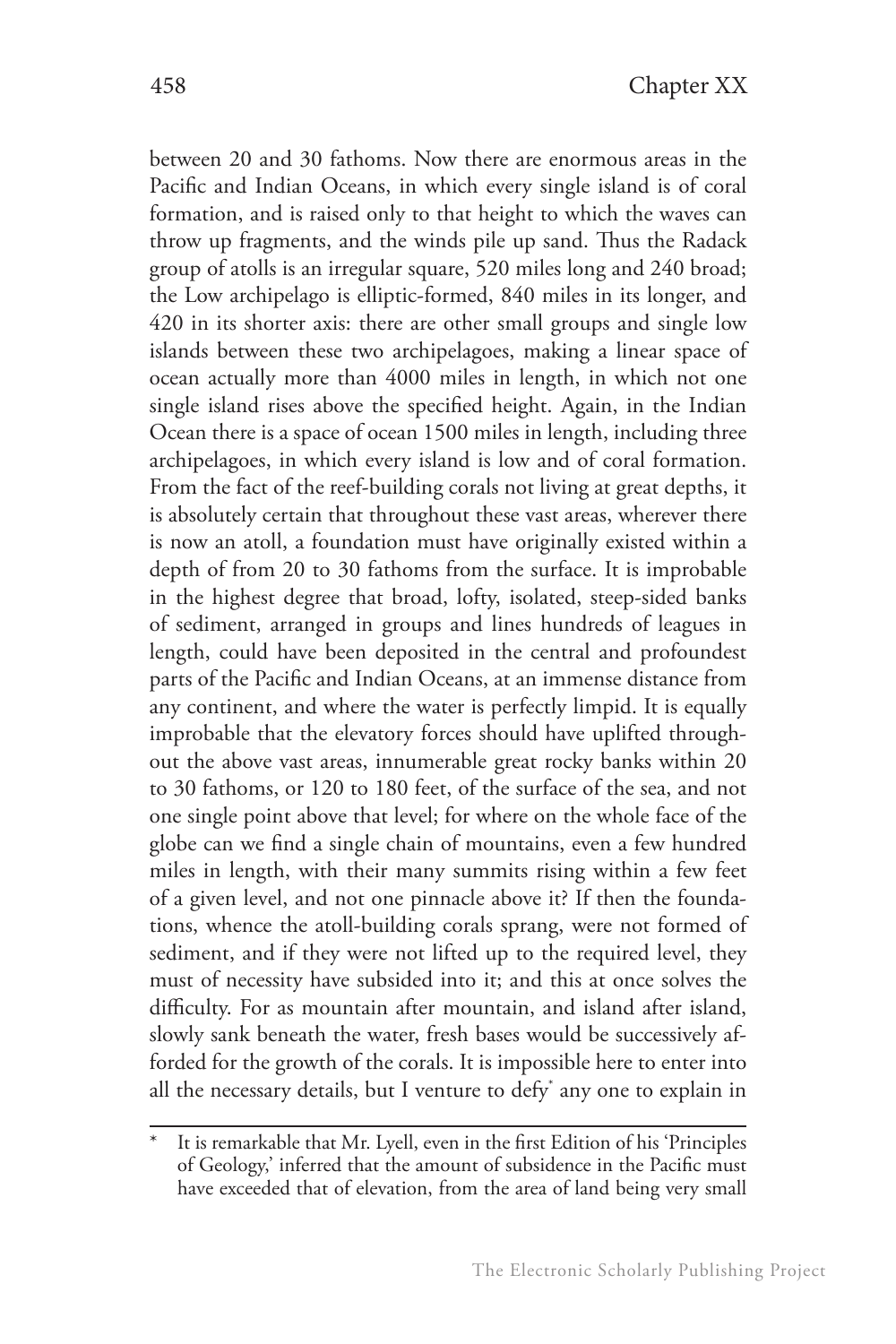any other manner, how it is possible that numerous islands should be distributed throughout vast areas—all the islands being low—all being built of corals, absolutely requiring a foundation within a limited depth from the surface.

Before explaining how atoll-formed reefs acquire their peculiar structure, we must turn to the second great class, namely, Barrier-reefs. These either extend in straight lines in front of the shores of a continent or of a large island, or they encircle smaller islands; in both cases, being separated from the land by a broad and rather deep channel of water, analogous to the lagoon within an atoll. It is remarkable how little attention has been paid to encircling barrier-reefs; yet they are truly wonderful structures. The following sketch represents part of the barrier encircling the island of Bolabola in the Pacific, as seen from one of the central peaks. In this instance the



whole line of reef has been converted into land; but usually a snowwhite line of great breakers, with only here and there a single low islet crowned with cocoa-nut trees, divides the dark heaving waters of the ocean from the light-green expanse of the lagoon-channel. And the quiet waters of this channel generally bathe a fringe of low alluvial soil, loaded with the most beautiful productions of the tropics, and lying at the foot of the wild, abrupt, central mountains.

Encircling barrier-reefs are of all sizes, from three miles to no less than forty-four miles in diameter; and that which fronts one side, and encircles both ends, of New Caledonia, is 400 miles long. Each reef includes one, two, or several rocky islands of various heights; and in one instance, even as many as twelve separate islands. The

relatively to the agents there tending to form it, namely, the growth of coral and volcanic action.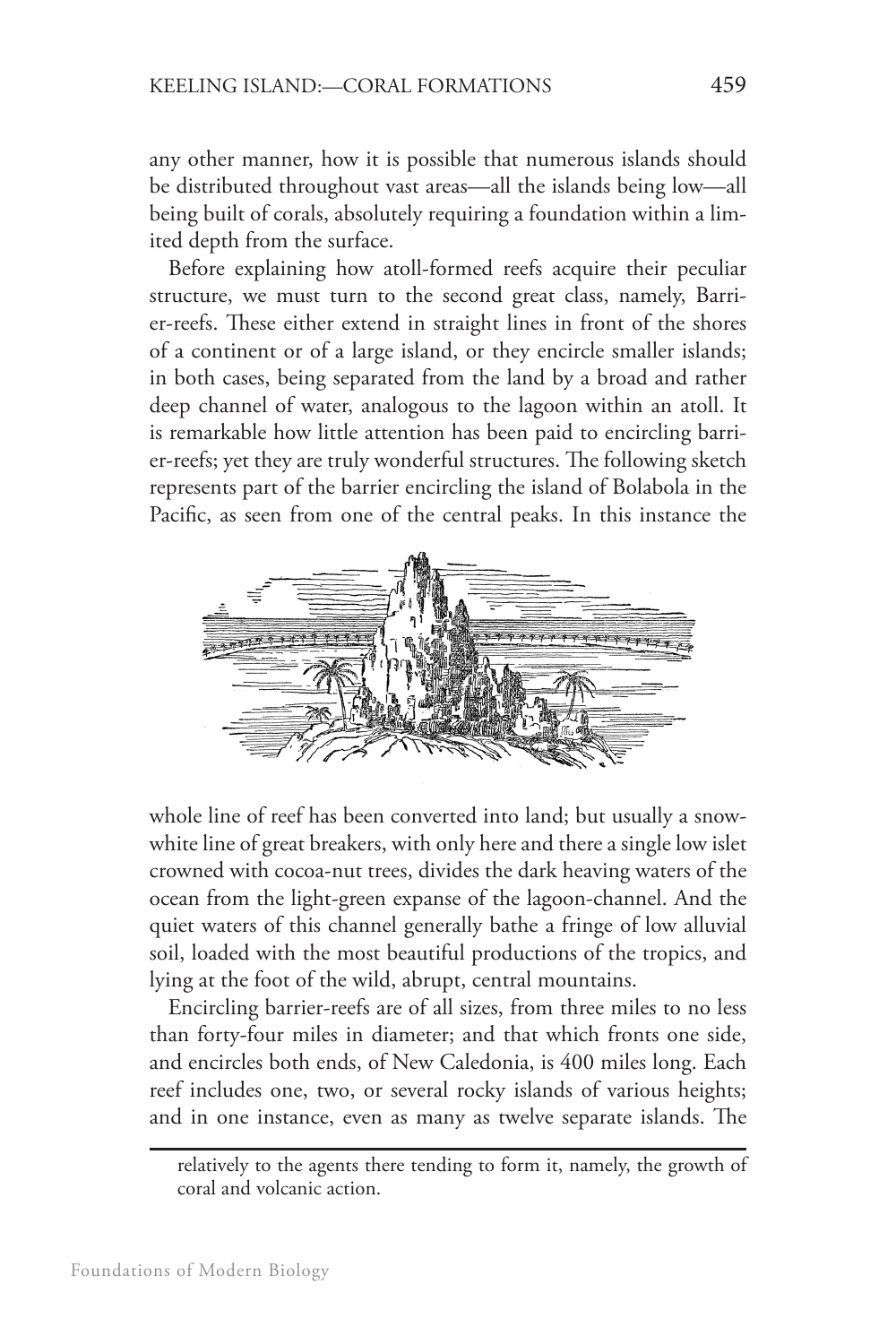reef runs at a greater or less distance from the included land; in the Society archipelago generally from one to three or four miles; but at Hogoleu the reef is 20 miles on the southern side, and 14 miles on the opposite or northern side, from the included islands. The depth within the lagoon-channel also varies much; from 10 to 30 fathoms may be taken as an average; but at Vanikoro there are spaces no less than 56 fathoms or 336 feet deep. Internally the reef either slopes gently into the lagoon-channel, or ends in a perpendicular wall sometimes between two and three hundred feet under water in height: externally the reef rises, like an atoll, with extreme abruptness out of the profound depths of the ocean. What can be more singular than these structures? We see an island, which may be compared to a castle situated on the summit of a lofty submarine mountain, protected by a great wall of coral-rock, always steep externally and sometimes internally, with a broad level summit, here and there breached by narrow gateways, through which the largest ships can enter the wide and deep encircling moat.

As far as the actual reef of coral is concerned, there is not the smallest difference, in general size, outline, grouping, and even in quite trifling details of structure, between a barrier and an atoll. The geographer Balbi has well remarked, that an encircled island is an atoll with high land rising out of its lagoon; remove the land from within, and a perfect atoll is left.

But what has caused these reefs to spring up at such great distances from the shores of the included islands? It cannot be that the corals will not grow close to the land; for the shores within the lagoon-channel, when not surrounded by alluvial soil, are often fringed by living reefs; and we shall presently see that there is a whole class, which I have called Fringing Reefs from their close attachment to the shores both of continents and of islands. Again, on what have the reef-building corals, which cannot live at great depths, based their encircling structures? This is a great apparent difficulty, analogous to that in the case of atolls, which has generally been overlooked. It will be perceived more clearly by inspecting the following sections, which are real ones, taken in north and south lines, through the islands with their barrier-reefs, of Vanikoro, Gambier, and Maurua; and they are laid down, both vertically and horizontally, on the same scale of a quarter of an inch to a mile.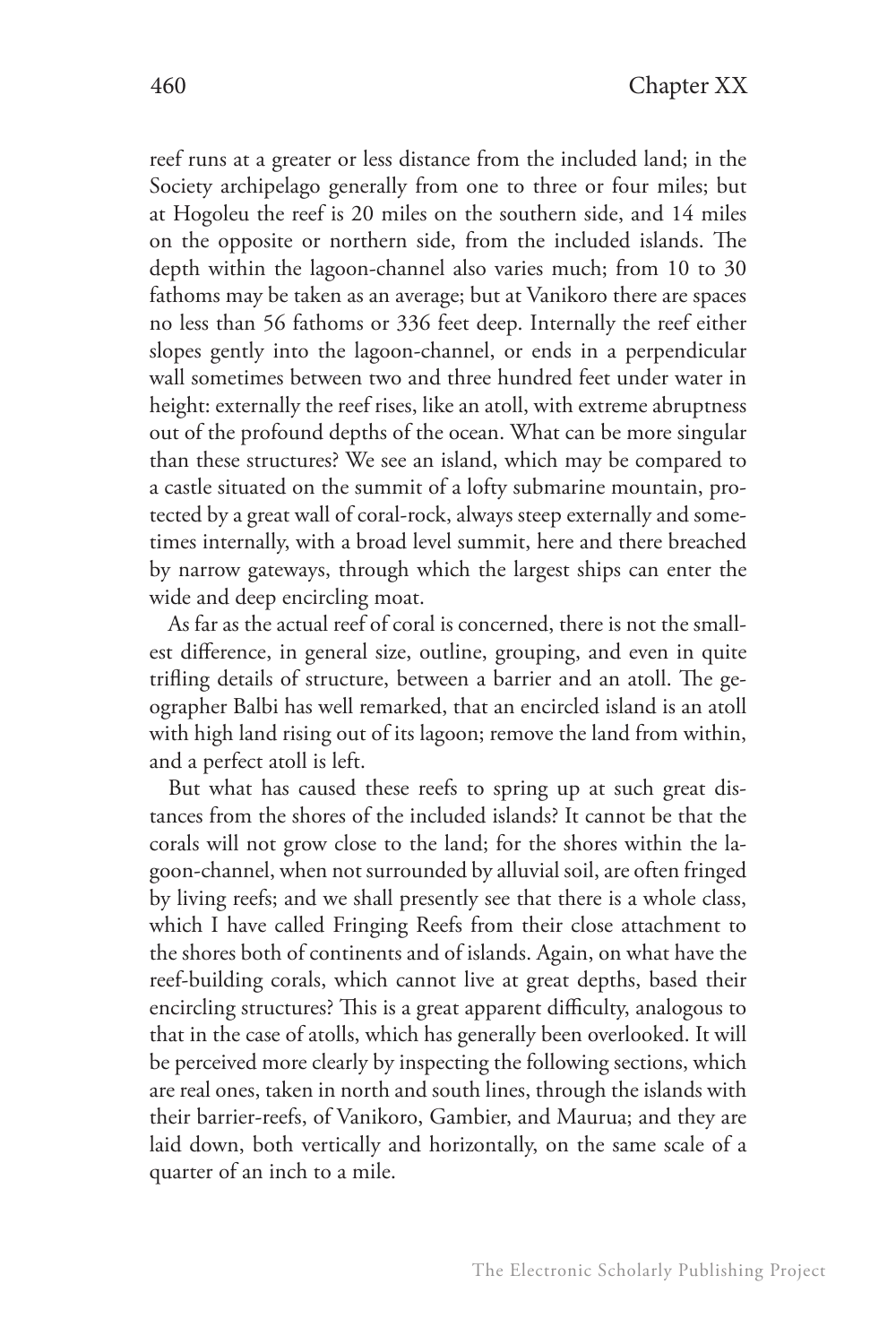It should be observed that the sections might have been taken in any direction through these islands, or through many other encircled islands, and the general features would have been the same. Now bearing in mind that reef-building coral cannot live at a greater depth than from 20 to 30 fathoms, and that the scale is so small that the plummets on the right hand show a depth of 200 fathoms, on



The horizontal shading shows the barrier-reefs and lagoon-channels.<br>The horizontal shading shows the barrier-reefs and lagoon-channels.<br>The inclined shading above the level of the sea (AA) shows the actual<br>form of the land

what are these barrier-reefs based? Are we to suppose that each island is surrounded by a collar-like submarine ledge of rock, or by a great bank of sediment, ending abruptly where the reef ends? If the sea had formerly eaten deeply into the islands, before they were protected by the reefs, thus having left a shallow ledge round them under water, the present shores would have been invariably bounded by great precipices; but this is most rarely the case. Moreover, on this notion, it is not possible to explain why the corals should have sprung up, like a wall, from the extreme outer margin of the ledge, often leaving a broad space of water within, too deep for the growth of corals. The accumulation of a wide bank of sediment all round these islands, and generally widest where the included islands are smallest, is highly improbable, considering their exposed positions in the central and deepest parts of the ocean. In the case of the barrier-reef of New Caledonia, which extends for 150 miles beyond the northern point of the island, in the same straight line with which it fronts the west coast, it is hardly possible to believe, that a bank of sediment could thus have been straightly deposited in front of a lofty island, and so far beyond its termination in the open sea. Finally, if we look to other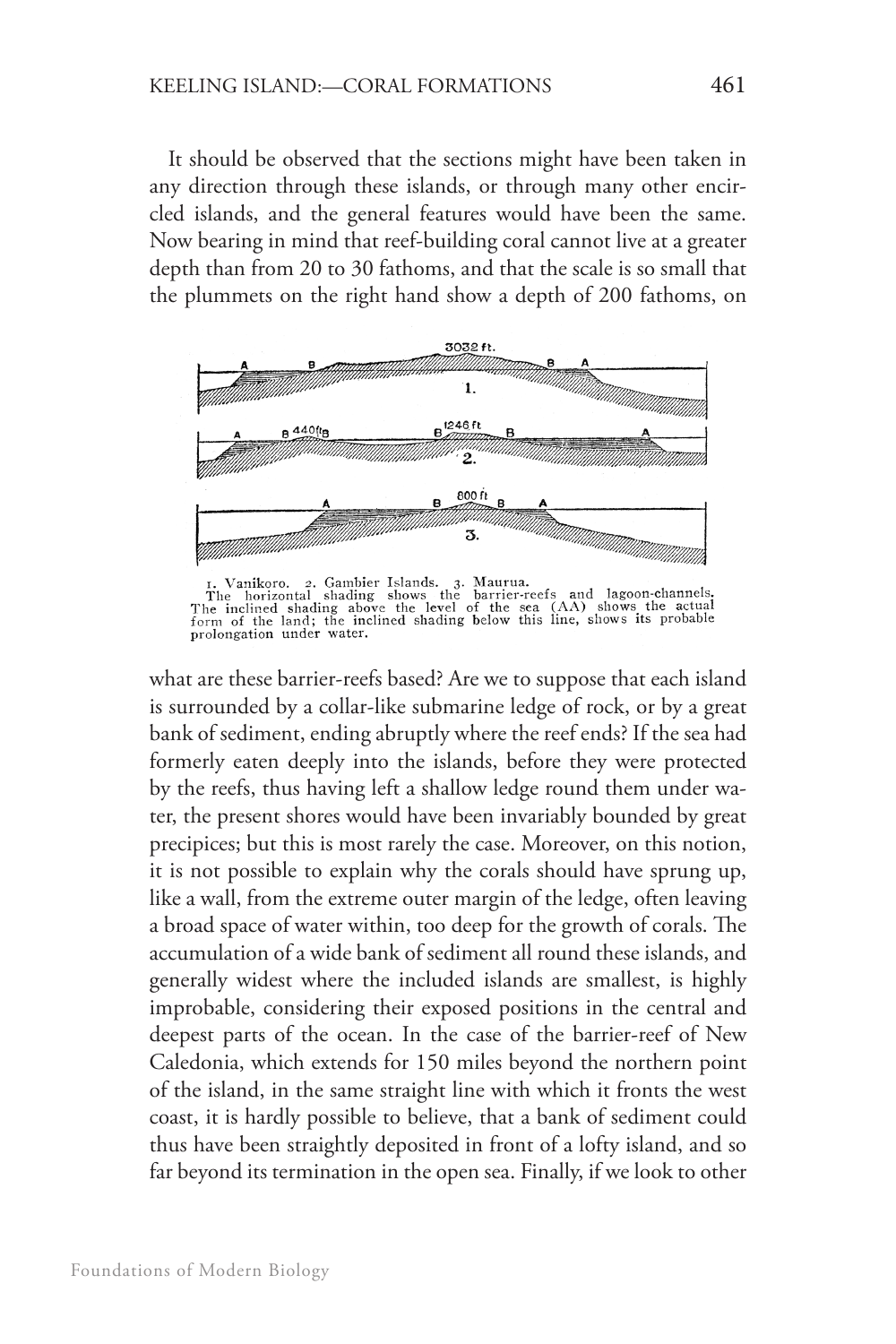oceanic islands of about the same height and of similar geological constitution, but not encircled by coral-reefs, we may in vain search for so trifling a circumambient depth as 30 fathoms, except quite near to their shores; for usually land that rises abruptly out of water, as do most of the encircled and non-encircled oceanic islands, plunges abruptly under it. On what then, I repeat, are these barrier-reefs based? Why, with their wide and deep moat-like channels, do they stand so far from the included land? We shall soon see how easily these difficulties disappear.

We come now to our third class of Fringing Reefs, which will require a very short notice. Where the land slopes abruptly under water, these reefs are only a few yards in width, forming a mere ribbon or fringe round the shores: where the land slopes gently under the water the reef extends further, sometimes even as much as a mile from the land; but in such cases the soundings outside the reef, always show that the submarine prolongation of the land is gently inclined. In fact the reefs extend only to that distance from the shore, at which a foundation within the requisite depth from 20 to 30 fathoms is found. As far as the actual reef is concerned, there is no essential difference between it and that forming a barrier or an atoll: it is, however, generally of less width, and consequently few islets have been formed on it. From the corals growing more vigorously on the outside, and from the noxious effect of the sediment washed inwards, the outer edge of the reef is the highest part, and between it and the land there is generally a shallow sandy channel a few feet in depth. Where banks of sediment have accumulated near to the surface, as in parts of the West Indies, they sometimes become fringed with corals, and hence in some degree resemble lagoon-islands or atolls; in the same manner as fringing-reefs, surrounding gently-sloping islands, in some degree resemble barrier-reefs.

No theory on the formation of coral-reefs can be considered satisfactory which does not include the three great classes. We have seen that we are driven to believe in the subsidence of those vast areas, interspersed with low islands, of which not one rises above the height to which the wind and waves can throw up matter, and yet are constructed by animals requiring a foundation, and that foundation to lie at no great depth. Let us then take an island surrounded by fring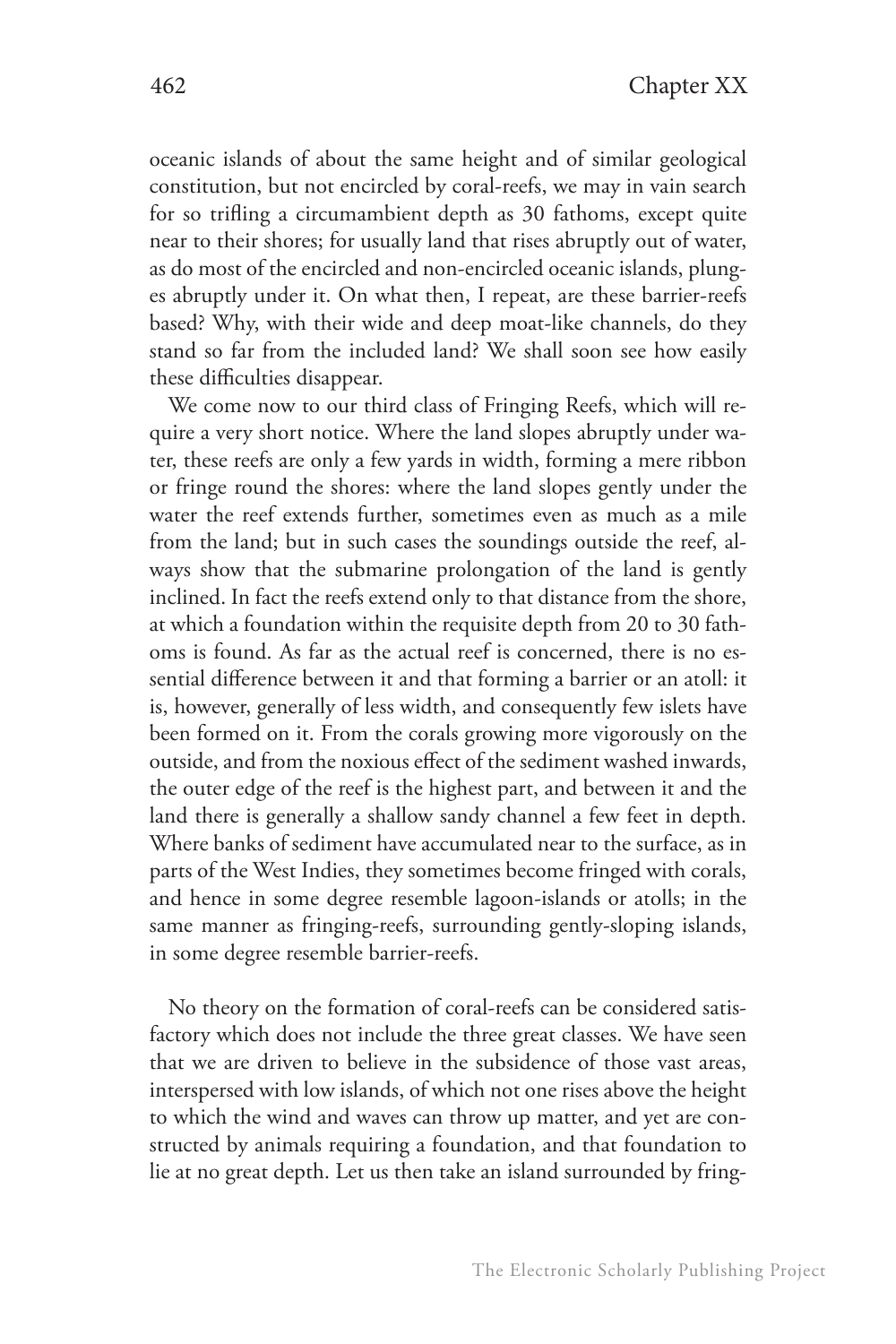ing-reefs, which offer no difficulty in their structure; and let this island with its reef, represented by the unbroken lines in the woodcut, slowly subside. Now as the island sinks down, either a few feet at a time or quite insensibly, we may safely infer, from what is known



AA. Outer edges of the fringing-reef, at the level of the sea. BB. The shores of the fringed island. A<sup>A</sup>. Outer edges of the reef, after its upward growth during a period of subsidence, now converted into a barrier, with

of the conditions favourable to the growth of coral, that the living masses, bathed by the surf on the margin of the reef, will soon regain the surface. The water, however, will encroach little by little on the shore, the island becoming lower and smaller, and the space between the inner edge of the reef and the beach proportionally broader. A section of the reef and island in this state, after a subsidence of several hundred feet, is given by the dotted lines. Coral islets are supposed to have been formed on the reef; and a ship is anchored in the lagoon-channel. This channel will be more or less deep, according to the rate of subsidence, to the amount of sediment accumulated in it, and to the growth of the delicately branched corals which can live there. The section in this state resembles in every respect one drawn through an encircled island: in fact, it is a real section (on the scale of ·517 of an inch to a mile) through Bolabola in the Pacific. We can now at once see why encircling barrier-reefs stand so far from the shores which they front. We can also perceive, that a line drawn perpendicularly down from the outer edge of the new reef, to the foundation of solid rock beneath the old fringing-reef, will exceed by as many feet as there have been feet of subsidence, that small limit of depth at which the effective corals can live:—the little architects having built up their great wall-like mass, as the whole sank down, upon a basis formed of other corals and their consolidated fragments. Thus the difficulty on this head, which appeared so great, disappears.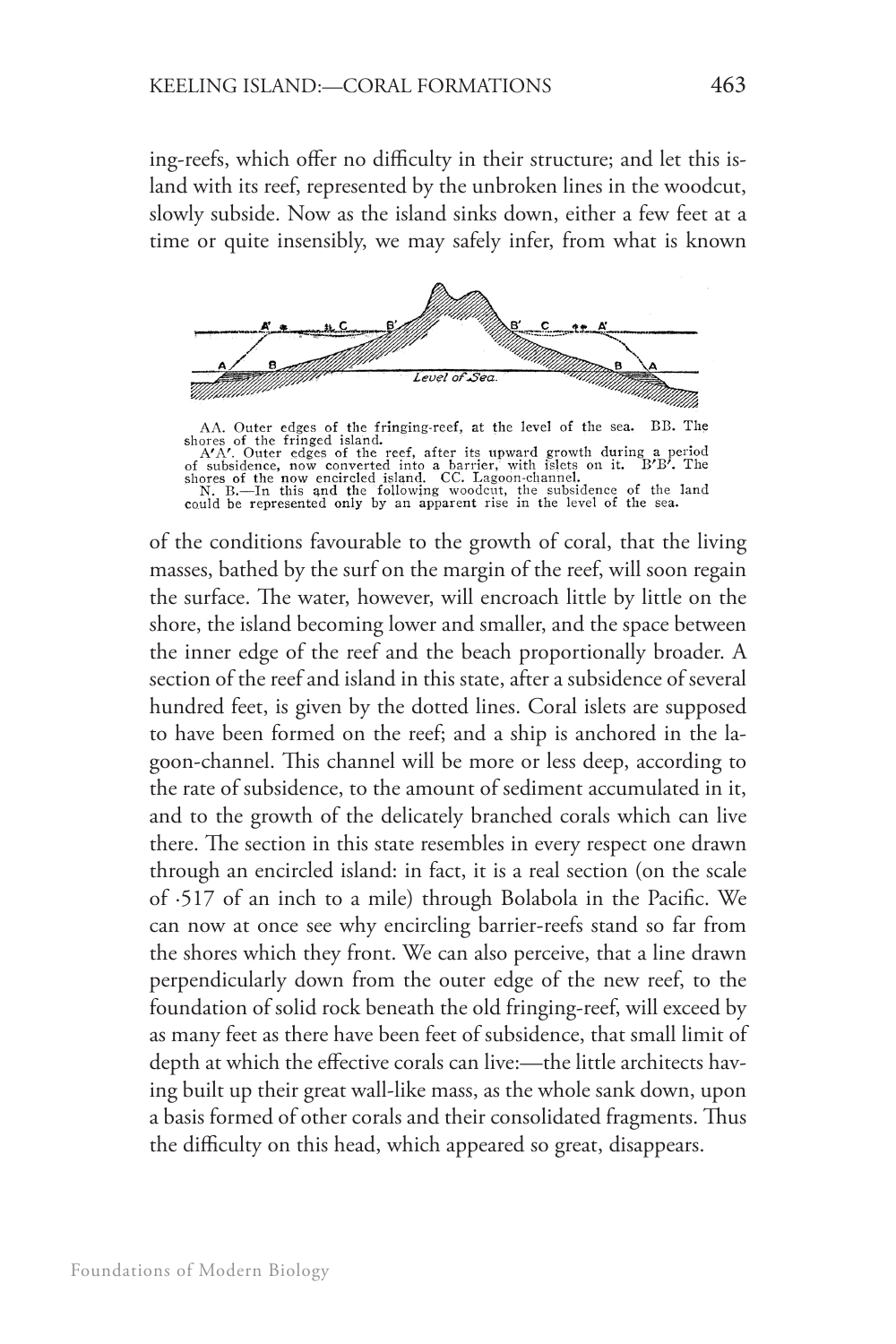If, instead of an island, we had taken the shore of a continent fringed with reefs, and had imagined it to have subsided, a great straight barrier, like that of Australia or New Caledonia, separated from the land by a wide and deep channel, would evidently have been the result.

Let us take our new encircling barrier-reef, of which the section is now represented by unbroken lines, and which, as I have said, is a real section through Bolabola, and let it go on subsiding. As the barrier-reef slowly sinks down, the corals will go on vigorously



A'A'. Outer edges of the barrier-reef at the level of the sea, with islets<br>on it. B'B'. The shores of the included island. CC. The lagoon-channel.<br>A"A". Outer edges of the reef, now converted into an atoll. C'. The<br>lagoon

growing upwards; but as the island sinks, the water will gain inch by inch on the shore—the separate mountains first forming separate islands within one great reef—and finally, the last and highest pinnacle disappearing. The instant this takes place, a perfect atoll is formed: I have said, remove the high land from within an encircling barrier-reef, and an atoll is left, and the land has been removed. We can now perceive how it comes that atolls, having sprung from encircling barrier-reefs, resemble them in general size, form, in the manner in which they are grouped together, and in their arrangement in single or double lines; for they may be called rude outline charts of the sunken islands over which they stand. We can further see how it arises that the atolls in the Pacific and Indian oceans extend in lines parallel to the generally prevailing strike of the high islands and great coast-lines of those oceans. I venture, therefore, to affirm, that on the theory of the upward growth of the corals during the sinking of the land,\* all the leading features in those wonderful structures, the

It has been highly satisfactory to me to find the following passage in a pamphlet by Mr. Couthouy, one of the naturalists in the great Antarctic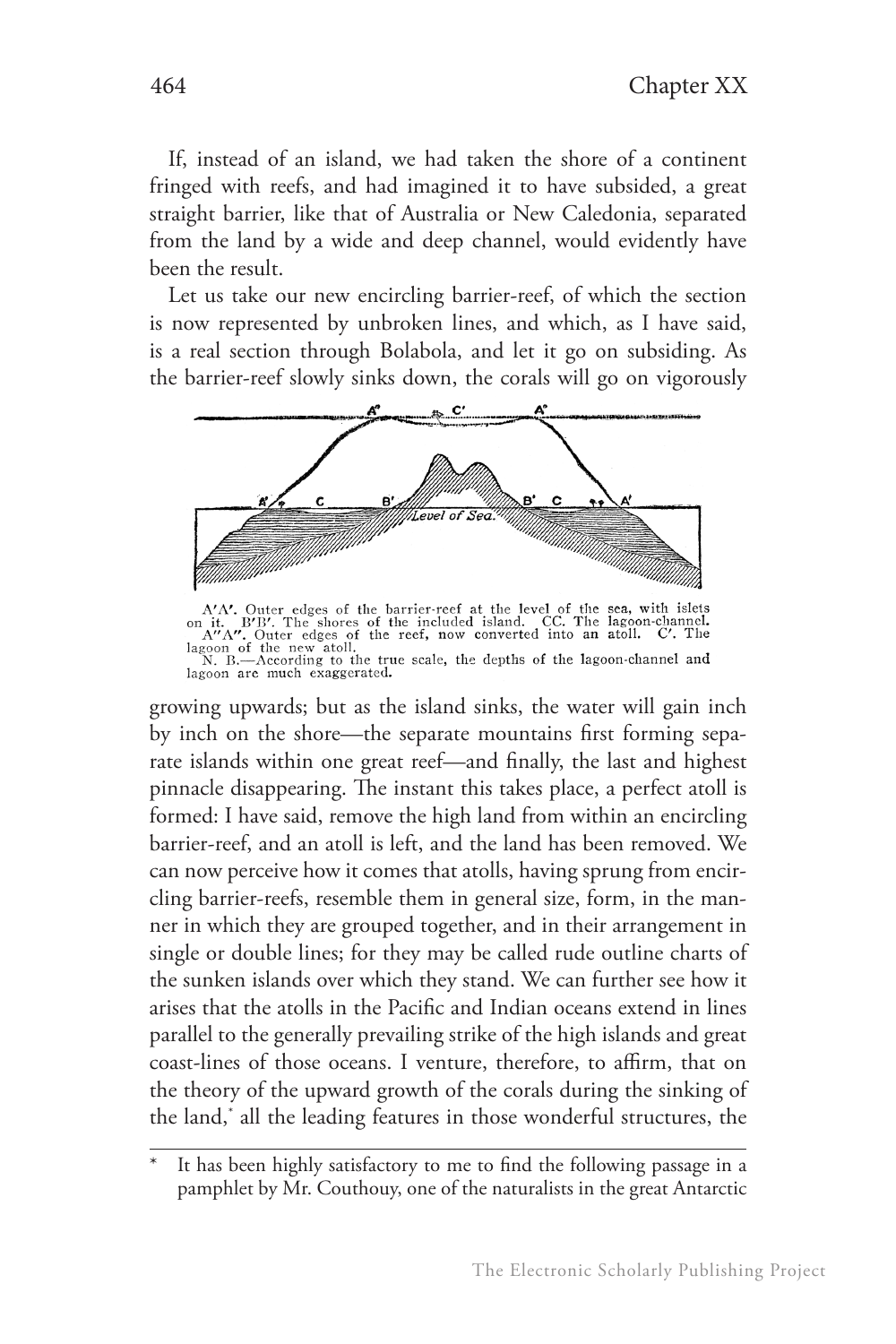lagoon-islands or atolls, which have so long excited the attention of voyagers, as well as in the no less wonderful barrier-reefs, whether encircling small islands or stretching for hundreds of miles along the shores of a continent, are simply explained.

It may be asked, whether I can offer any direct evidence of the subsidence of barrier-reefs or atolls; but it must be borne in mind how difficult it must ever be to detect a movement, the tendency of which is to hide under water the part affected. Nevertheless, at Keeling atoll I observed on all sides of the lagoon old cocoa-nut trees undermined and falling; and in one place the foundation-posts of a shed, which the inhabitants asserted had stood seven years before just above high-water mark, but now was daily washed by every tide: on inquiry I found that three earthquakes, one of them severe, had been felt here during the last ten years. At Vanikoro, the lagoon-channel is remarkably deep, scarcely any alluvial soil has accumulated at the foot of the lofty included mountains, and remarkably few islets have been formed by the heaping of fragments and sand on the wall-like barrier-reef; these facts, and some analogous ones, led me to believe that this island must lately have subsided and the reef grown upwards: here again earthquakes are frequent and very severe. In the Society archipelago, on the other hand, where the lagoon-channels are almost choked up, where much low alluvial land has accumulated, and where in some cases long islets have been formed on the barrier-reefs—facts all showing that the islands have not very lately subsided—only feeble shocks are most rarely felt. In these coral formations, where the land and water seem struggling for mastery, it must be ever difficult to decide between the effects of a change in the set of the tides and of a slight subsidence: that many of these reefs and atolls are subject to changes of some kind is certain; on some atolls the islets appear to have increased greatly within a late period; on others they have been partially or wholly washed away. The inhabitants of parts of the Maldiva archipelago know the date

Expedition of the United States:—"Having personally examined a large number of coral-islands, and resided eight months among the volcanic class having shore and partially encircling reefs, I may be permitted to state that my own observations have impressed a conviction of the correctness of the theory of Mr. Darwin."—The naturalists, however, of this expedition differ with me on some points respecting coral formations.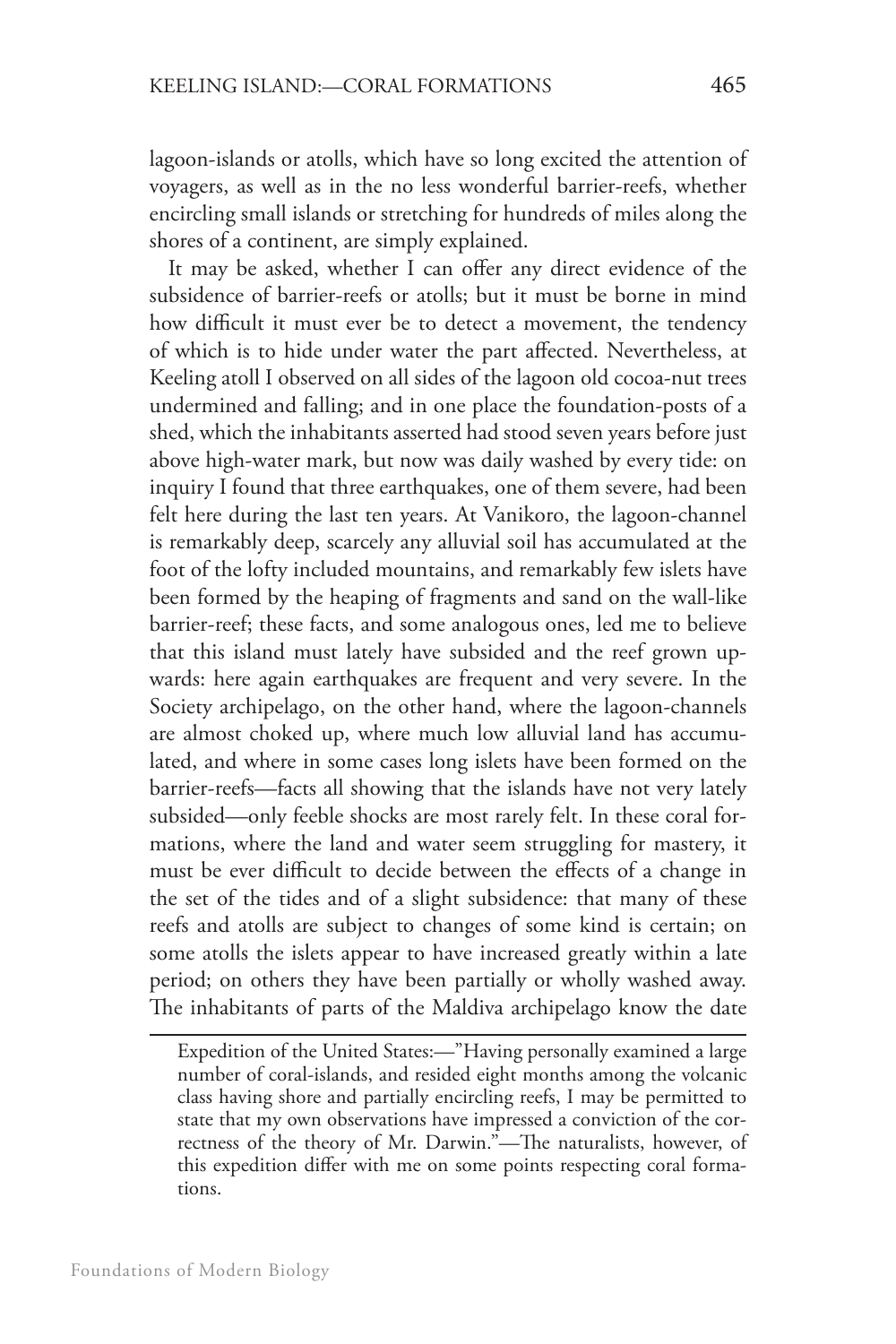of the first formation of some islets; in other parts, the corals are now flourishing on water-washed reefs, where holes made for graves attest the former existence of inhabited land. It is difficult to believe in frequent changes in the tidal currents of an open ocean; whereas, we have in the earthquakes recorded by the natives on some atolls, and in the great fissures observed on other atolls, plain evidence of changes and disturbances in progress in the subterranean regions.

It is evident, on our theory, that coasts merely fringed by reefs cannot have subsided to any perceptible amount; and therefore they must, since the growth of their corals, either have remained stationary or have been upheaved. Now it is remarkable how generally it can be shown, by the presence of upraised organic remains, that the fringed islands have been elevated: and so far, this is indirect evidence in favour of our theory. I was particularly struck with this fact, when I found to my surprise, that the descriptions given by MM. Quoy and Gaimard were applicable, not to reefs in general as implied by them, but only to those of the fringing-class; my surprise, however, ceased when I afterwards found that, by a strange chance, all the several islands visited by these eminent naturalists, could be shown by their own statements to have been elevated within a recent geological era.

Not only the grand features in the structure of barrier-reefs and of atolls, and of their likeness to each other in form, size, and other characters, are explained on the theory of subsidence—which theory we are independently forced to admit in the very areas in question, from the necessity of finding bases for the corals within the requisite depth—but many details in structure and exceptional cases can thus also be simply explained. I will give only a few instances. In barrier-reefs it has long been remarked with surprise, that the passages through the reef exactly face valleys in the included land, even in cases where the reef is separated from the land by a lagoon-channel so wide and so much deeper than the actual passage itself, that it seems hardly possible that the very small quantity of water or sediment brought down could injure the corals on the reef. Now, every reef of the fringing-class is breached by a narrow gateway in front of the smallest rivulet, even if dry during the greater part of the year, for the mud, sand, or gravel, occasionally washed down, kills the corals on which it is deposited. Consequently, when an island thus fringed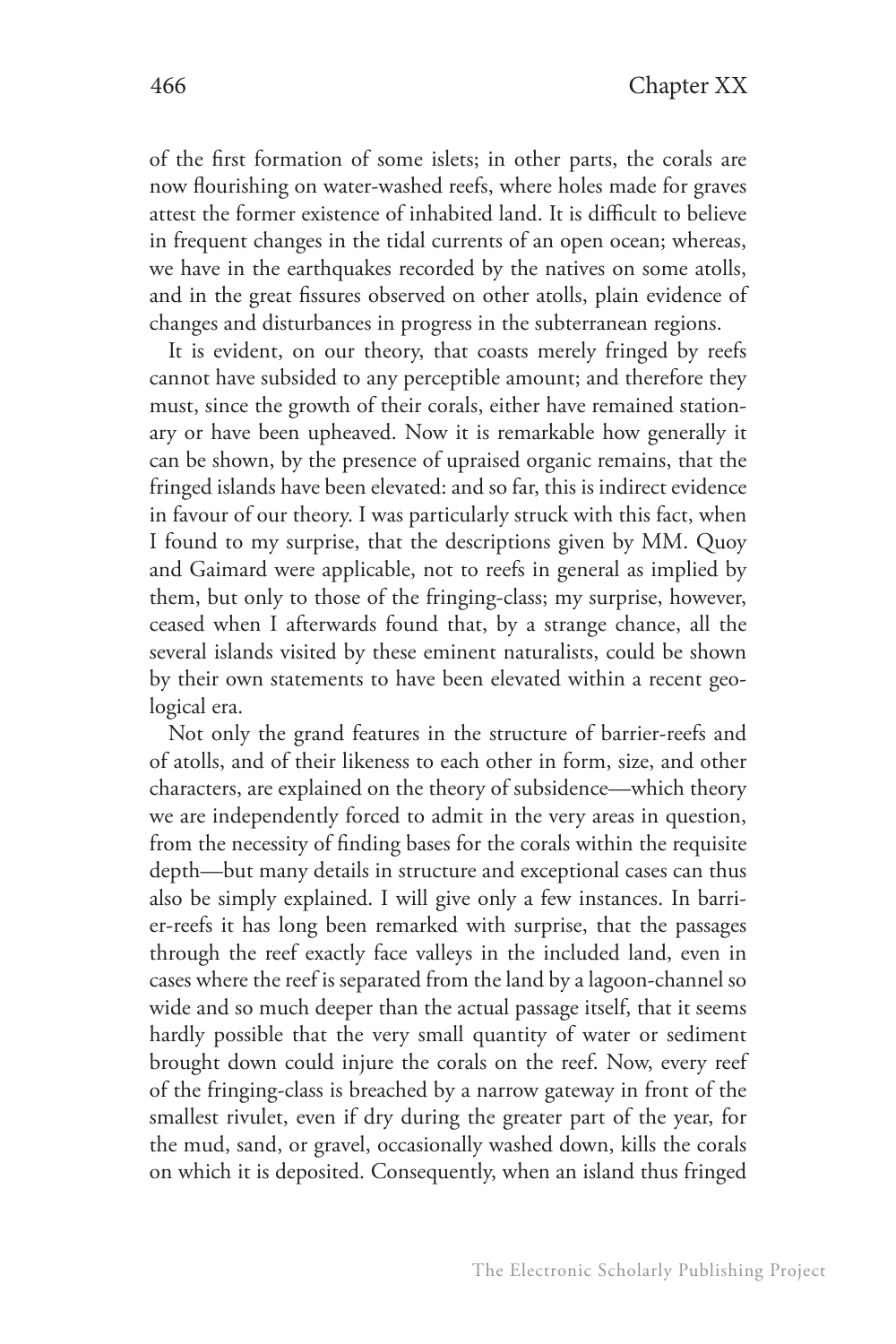subsides, though most of the narrow gateways will probably become closed by the outward and upward growth of the corals, yet any that are not closed (and some must always be kept open by the sediment and impure water flowing out of the lagoon-channel) will still continue to front exactly the upper parts of those valleys, at the mouths of which the original basal fringing-reef was breached.

We can easily see how an island fronted only on one side, or on one side with one end or both ends encircled by barrier-reefs, might after long-continued subsidence be converted either into a single wall-like reef, or into an atoll with a great straight spur projecting from it, or into two or three atolls tied together by straight reefs—all of which exceptional cases actually occur. As the reef-building corals require food, are preyed upon by other animals, are killed by sediment, cannot adhere to a loose bottom, and may be easily carried down to a depth whence they cannot spring up again, we need feel no surprise at the reefs both of atolls and barriers becoming in parts imperfect. The great barrier of New Caledonia is thus imperfect and broken in many parts; hence, after long subsidence, this great reef would not produce one great atoll 400 miles in length, but a chain or archipelago of atolls, of very nearly the same dimensions with those in the Maldiva archipelago. Moreover, in an atoll once breached on opposite sides, from the likelihood of the oceanic and tidal currents passing straight through the breaches, it is extremely improbable that the corals, especially during continued subsidence, would ever be able again to unite the rim; if they did not, as the whole sank downwards, one atoll would be divided into two or more. In the Maldiva archipelago there are distinct atolls so related to each other in position, and separated by channels either unfathomable or very deep (the channel between Ross and Ari atolls is 150 fathoms, and that between the north and south Nillandoo atolls is 200 fathoms in depth), that it is impossible to look at a map of them without believing that they were once more intimately related. And in this same archipelago, Mahlos-Mahdoo atoll is divided by a bifurcating channel from 100 to 132 fathoms in depth, in such a manner, that it is scarcely possible to say whether it ought strictly to be called three separate atolls, or one great atoll not yet finally divided.

I will not enter on many more details; but I must remark that the curious structure of the northern Maldiva atolls receives (taking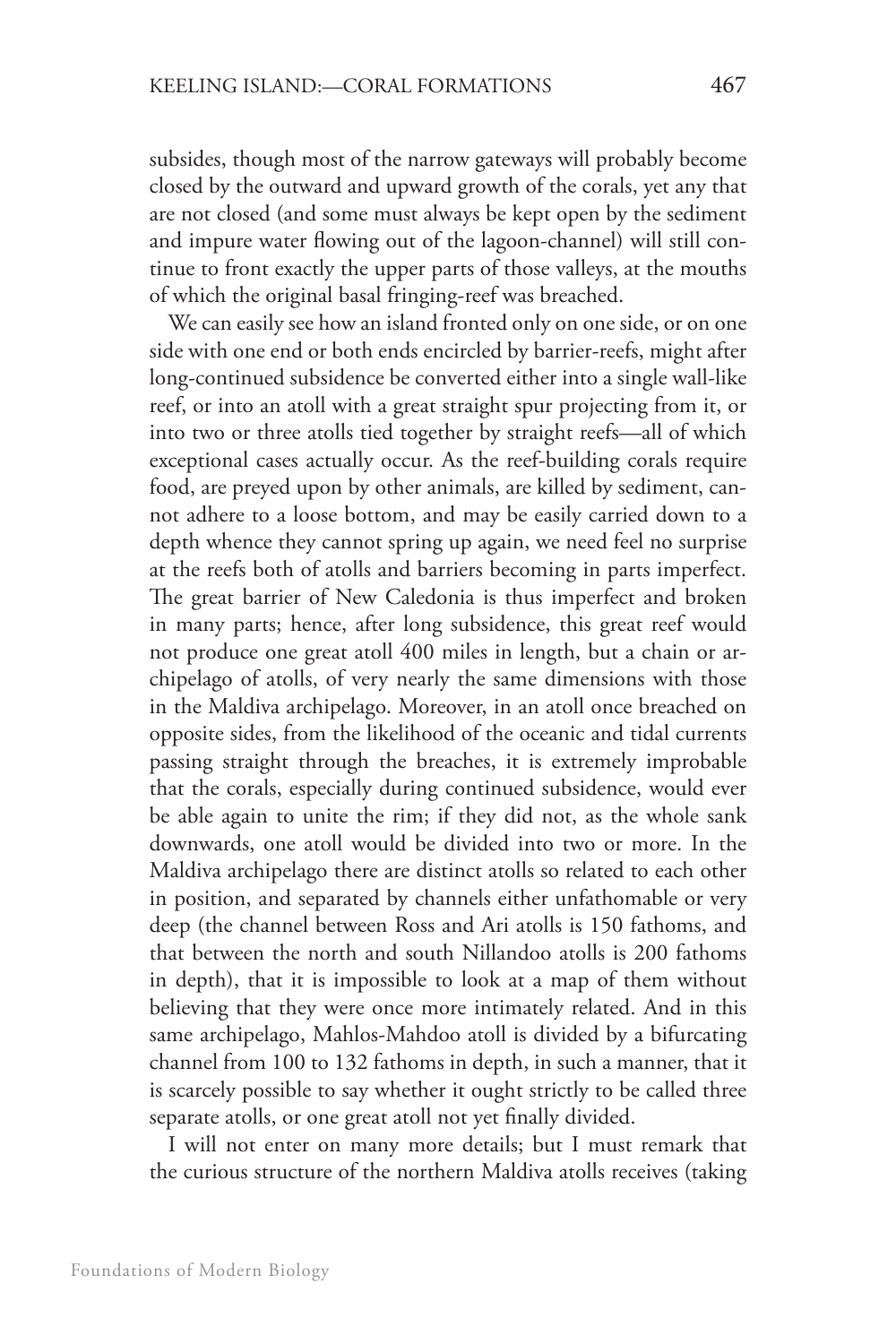into consideration the free entrance of the sea through their broken margins) a simple explanation in the upward and outward growth of the corals, originally based both on small detached reefs in their lagoons, such as occur in common atolls, and on broken portions of the linear marginal reef, such as bounds every atoll of the ordinary form. I cannot refrain from once again remarking on the singularity of these complex structures—a great sandy and generally concave disk rises abruptly from the unfathomable ocean, with its central expanse studded, and its edge symmetrically bordered with oval basins of coral-rock just lipping the surface of the sea, sometimes clothed with vegetation, and each containing a lake of clear water!

One more point in detail: as in two neighbouring archipelagoes corals flourish in one and not in the other, and as so many conditions before enumerated must affect their existence, it would be an inexplicable fact if, during the changes to which earth, air, and water are subjected, the reef-building corals were to keep alive for perpetuity on any one spot or area. And as by our theory the areas including atolls and barrier-reefs are subsiding, we ought occasionally to find reefs both dead and submerged. In all reefs, owing to the sediment being washed out of the lagoon or lagoon-channel to leeward, that side is least favourable to the long-continued vigorous growth of the corals; hence dead portions of reef not unfrequently occur on the leeward side; and these, though still retaining their proper wall-like form, are now in several instances sunk several fathoms beneath the surface. The Chagos group appears from some cause, possibly from the subsidence having been too rapid, at present to be much less favourably circumstanced for the growth of reefs than formerly: one atoll has a portion of its marginal reef, nine miles in length, dead and submerged; a second has only a few quite small living points which rise to the surface; a third and fourth are entirely dead and submerged; a fifth is a mere wreck, with its structure almost obliterated. It is remarkable that in all these cases, the dead reefs and portions of reef lie at nearly the same depth, namely, from six to eight fathoms beneath the surface, as if they had been carried down by one uniform movement. One of these "half-drowned atolls," so called by Capt. Moresby (to whom I am indebted for much invaluable information), is of vast size, namely, ninety nautical miles across in one direction, and seventy miles in another line; and is in many respects eminently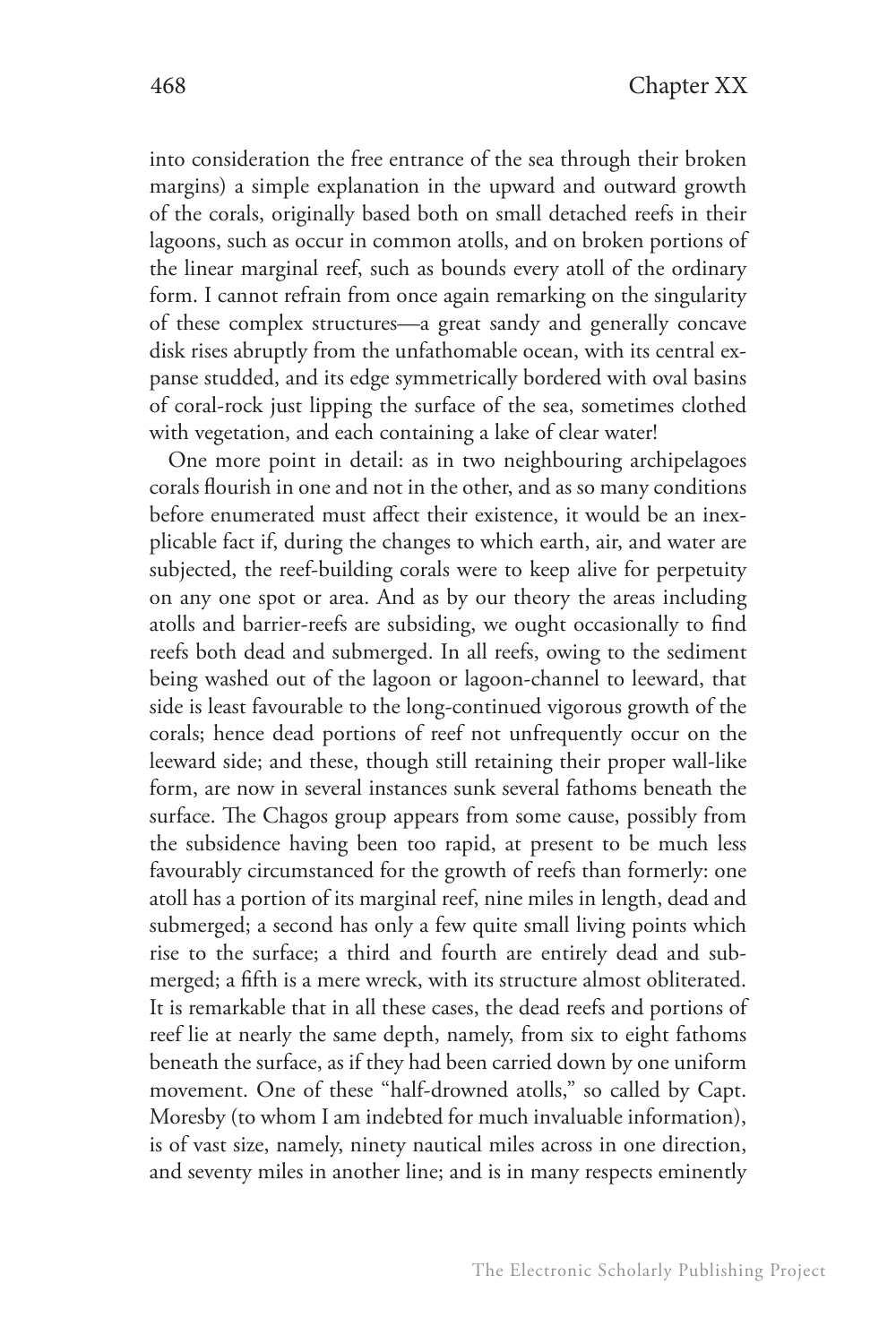curious. As by our theory it follows that new atolls will generally be formed in each new area of subsidence, two weighty objections might have been raised, namely, that atolls must be increasing indefinitely in number; and secondly, that in old areas of subsidence each separate atoll must be increasing indefinitely in thickness, if proofs of their occasional destruction could not have been adduced. Thus have we traced the history of these great rings of coral-rock, from their first origin through their normal changes, and through the occasional accidents of their existence, to their death and final obliteration.

In my volume on 'Coral Formations' I have published a map, in which I have coloured all the atolls dark-blue, the barrier-reefs paleblue, and the fringing-reefs red. These latter reefs have been formed whilst the land has been stationary, or, as appears from the frequent presence of upraised organic remains, whilst it has been slowly rising: atolls and barrier-reefs, on the other hand, have grown up during the directly opposite movement of subsidence, which movement must have been very gradual, and in the case of atolls so vast in amount as to have buried every mountain-summit over wide ocean-spaces. Now in this map we see that the reefs tinted pale and dark-blue, which have been produced by the same order of movement, as a general rule manifestly stand near each other. Again we see, that the areas with the two blue tints are of wide extent; and that they lie separate from extensive lines of coast coloured red, both of which circumstances might naturally have been inferred, on the theory of the nature of the reefs having been governed by the nature of the earth's movement. It deserves notice, that in more than one instance where single red and blue circles approach near each other, I can show that there have been oscillations of level; for in such cases the red or fringed circles consist of atolls, originally by our theory formed during subsidence, but subsequently upheaved; and on the other hand, some of the pale-blue or encircled islands are composed of coral-rock, which must have been uplifted to its present height before that subsidence took place, during which the existing barrier-reefs grew upwards.

Authors have noticed with surprise, that although atolls are the commonest coral-structures throughout some enormous oceanic tracts, they are entirely absent in other seas, as in the West Indies: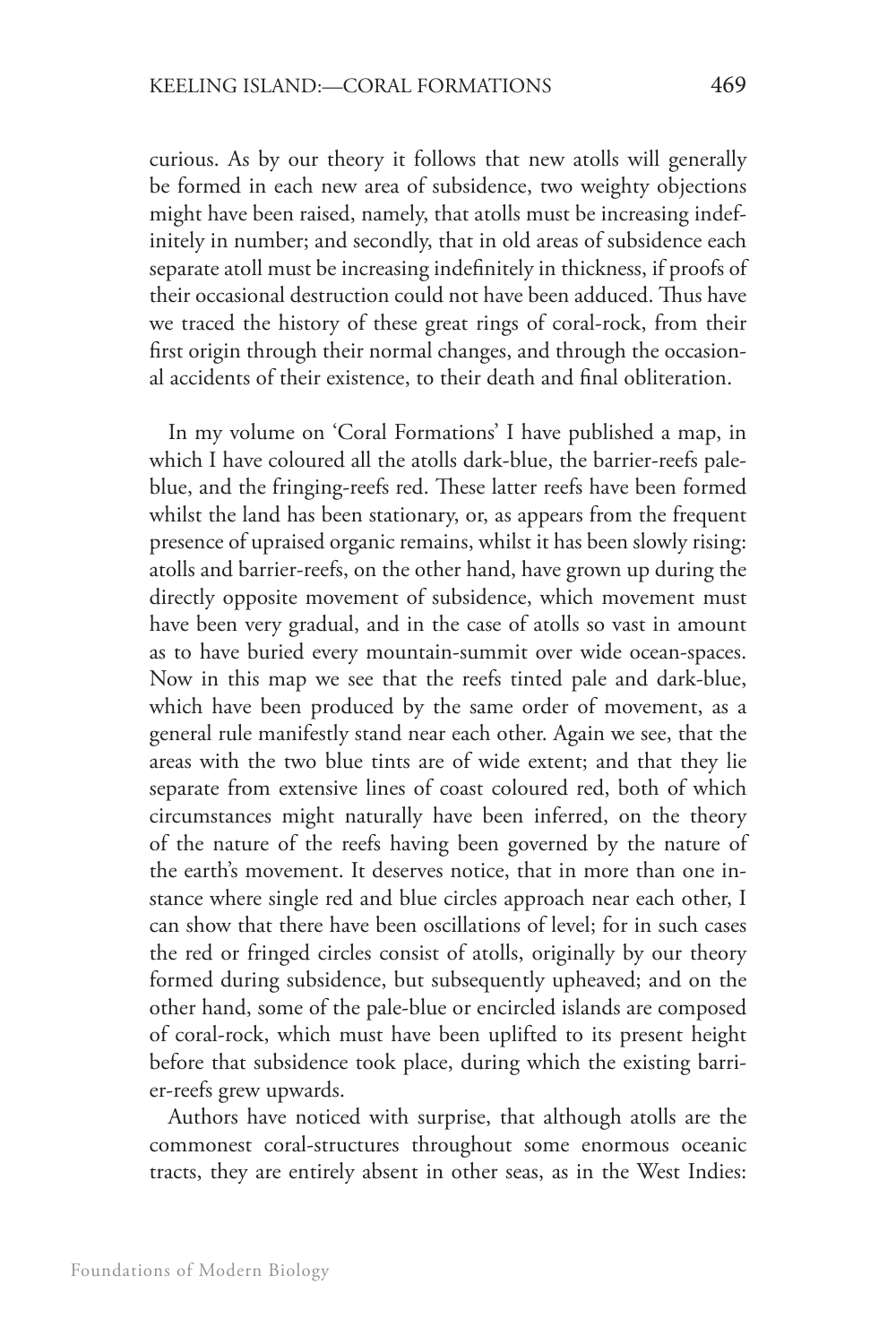we can now at once perceive the cause, for where there has not been subsidence, atolls cannot have been formed; and in the case of the West Indies and parts of the East Indies, these tracts are known to have been rising within the recent period. The larger areas, coloured red and blue, are all elongated; and between the two colours there is a degree of rude alternation, as if the rising of one had balanced the sinking of the other. Taking into consideration the proofs of recent elevation both on the fringed coasts and on some others (for instance, in South America) where there are no reefs, we are led to conclude that the great continents are for the most part rising areas; and from the nature of the coral-reefs, that the central parts of the great oceans are sinking areas. The East Indian archipelago, the most broken land in the world, is in most parts an area of elevation, but surrounded and penetrated, probably in more lines than one, by narrow areas of subsidence.

I have marked with vermilion spots all the many known active volcanos within the limits of this same map. Their entire absence from every one of the great subsiding areas, coloured either pale or dark blue, is most striking; and not less so is the coincidence of the chief volcanic chains with the parts coloured red, which we are led to conclude have either long remained stationary, or more generally have been recently upraised. Although a few of the vermilion spots occur within no great distance of single circles tinted blue, yet not one single active volcano is situated within several hundred miles of an archipelago, or even small group of atolls. It is, therefore, a striking fact that in the Friendly Archipelago, which consists of a group of atolls upheaved and since partially worn down, two volcanos, and perhaps more, are historically known to have been in action. On the other hand, although most of the islands in the Pacific which are encircled by barrier-reefs, are of volcanic origin, often with the remnants of craters still distinguishable, not one of them is known to have ever been in eruption. Hence in these cases it would appear, that volcanos burst forth into action and become extinguished on the same spots, accordingly as elevatory or subsiding movements prevail there. Numberless facts could be adduced to prove that upraised organic remains are common wherever there are active volcanos; but until it could be shown that in areas of subsidence, volcanos were either absent or inactive, the inference, however probable in itself,